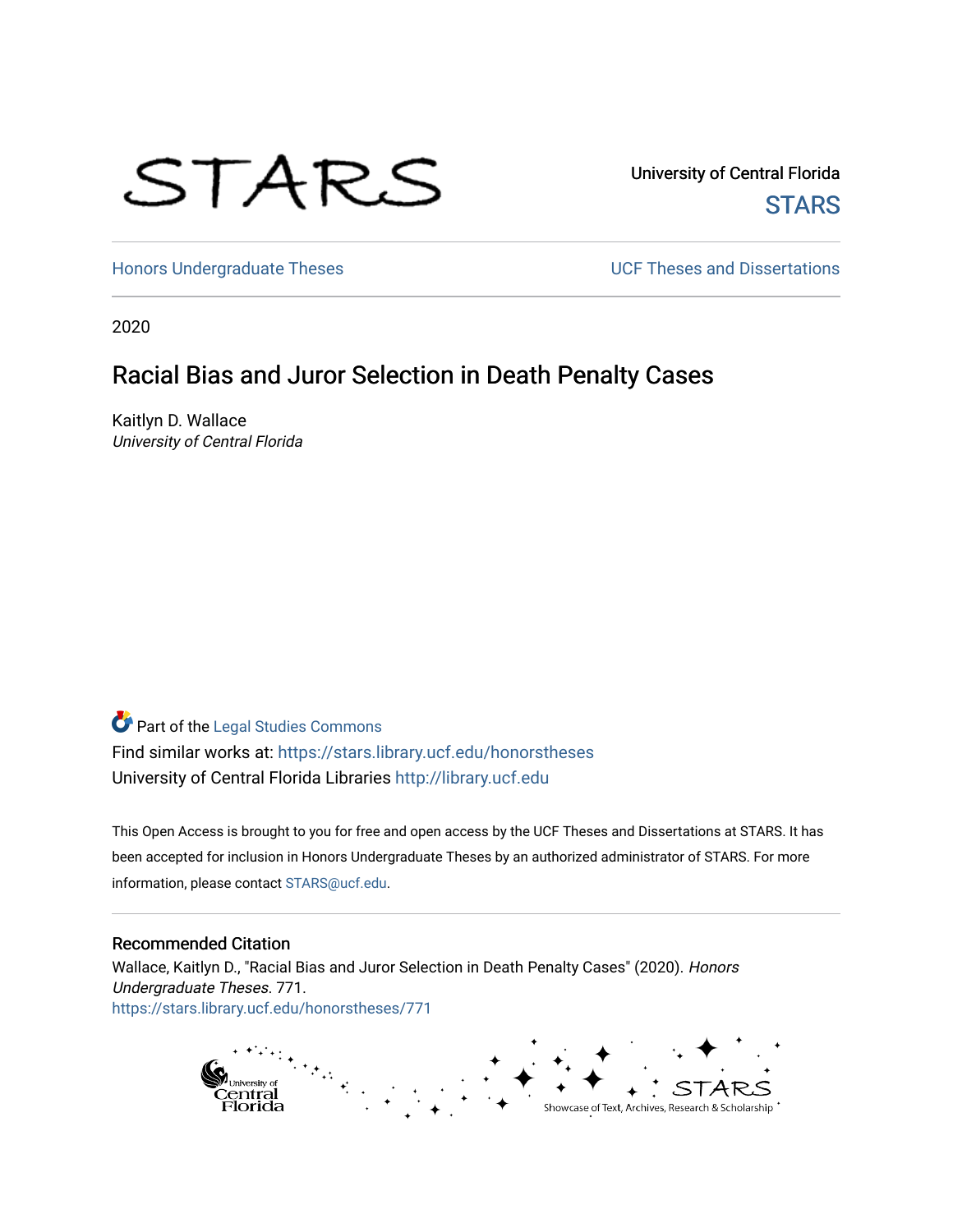### RACIAL BIAS AND JUROR SELECTION IN DEATH PENALTY CASES

by

# KAITLYN D. WALLACE

B.A. University of Central Florida, 2020

A thesis submitted in partial fulfillment of the requirements For the Honors in the Major program in Legal Studies In the College of Community Innovation and Education and in the Burnett Honors College at the University of Central Florida Orlando, Florida

Spring Term 2020

Thesis Chair: Dr. Alisa Smith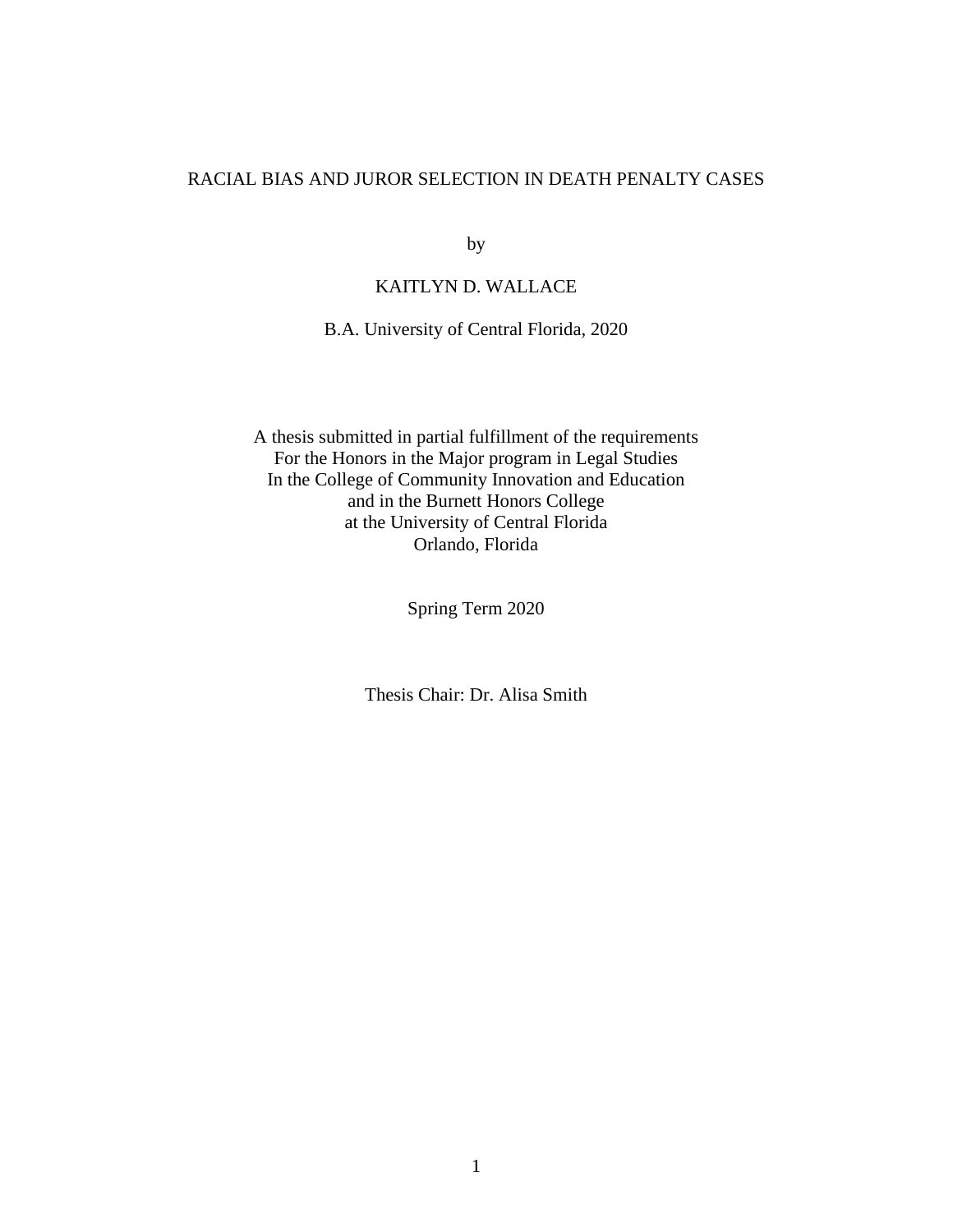# **I. Abstract**

<span id="page-2-0"></span>Across the country, African American defendants are being discriminated against in the criminal courts and by juries, particularly in capital cases. <sup>1</sup> This assertion is supported by two lines of research. First, an analysis of Supreme Court decisions focusing on the racial impact on voir dire. Second, social-legal studies on juror decision making have demonstrated legal and socio-legal histories providing evidence that demonstrate there is a racial bias in our system. Based on these findings, this paper sets forth several legal and policy recommendations to improve the fair adjudication of African American defendants charged with capital crimes.

<sup>&</sup>lt;sup>1</sup> Jack Glaser, Karin D. Martin, Kimberly B. Kahn, *Possibility of death sentence has divergent effect on verdicts for black and white defendants* 39 LAW & HUM. BEHAV. 539 (2015).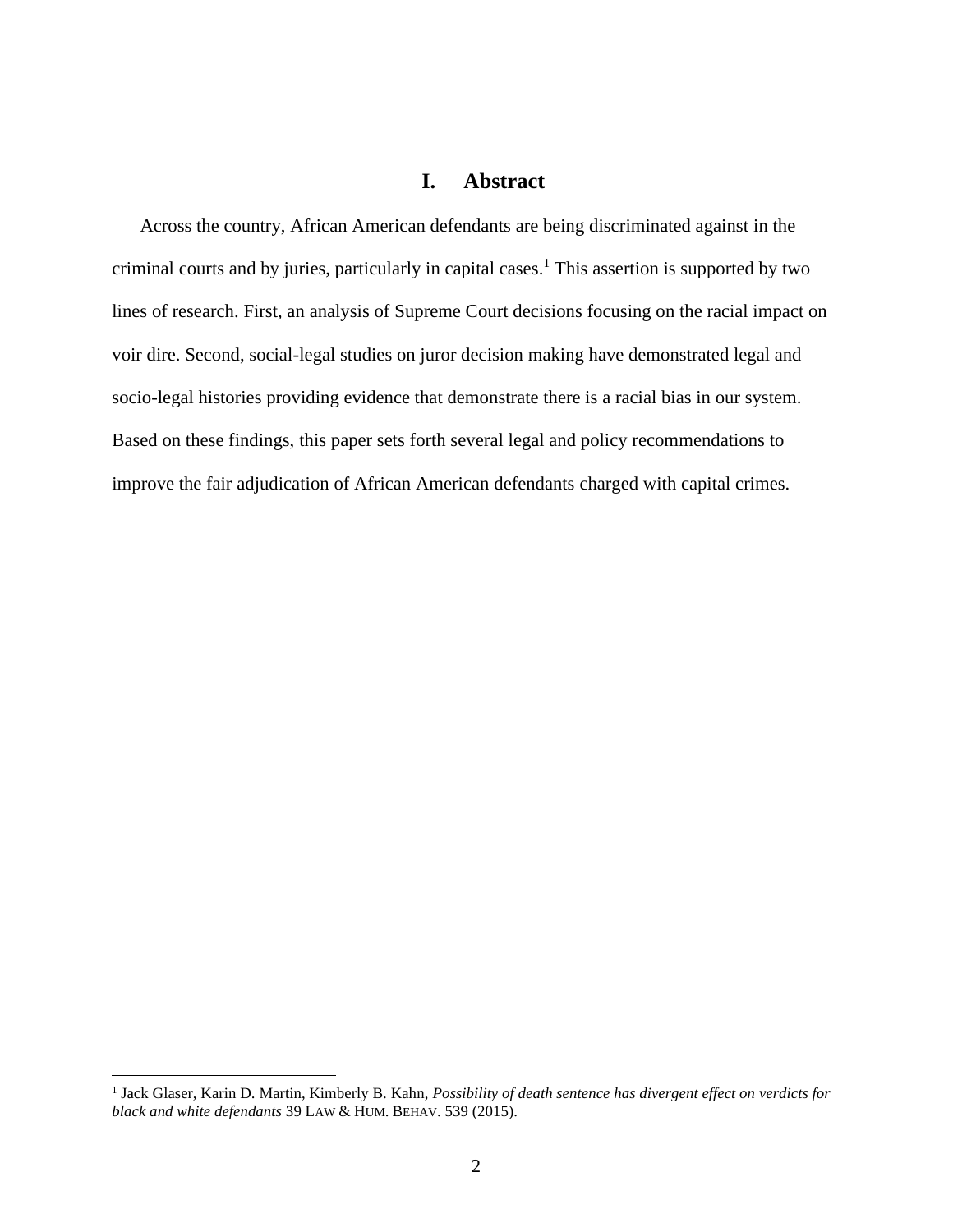# **ACKNOWLEDGEMENTS**

I would like to thank everyone who helped me in the process of writing my thesis. Thank you to Dr. Alisa Smith for being my thesis chair. You have guided me to become a better researcher and writer.

Thank you to Dr. Carol Bast for being part of my thesis committee. I truly appreciate your encouragement and overall positivity that you brought with each of our interactions.

Lastly, thank you to my family for guiding me to where I am now. I cannot thank you enough for your support and unconditional love.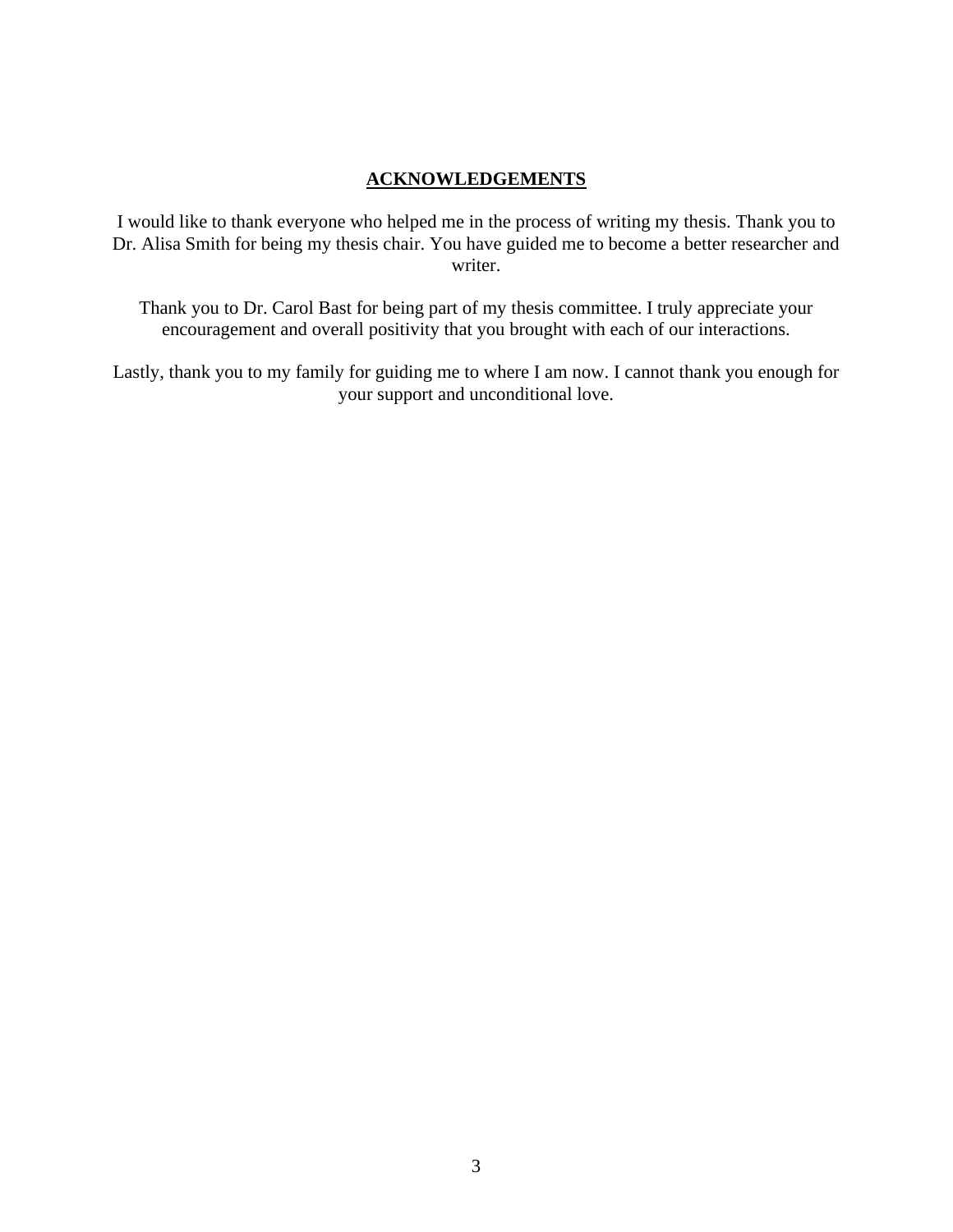# **Table of Contents**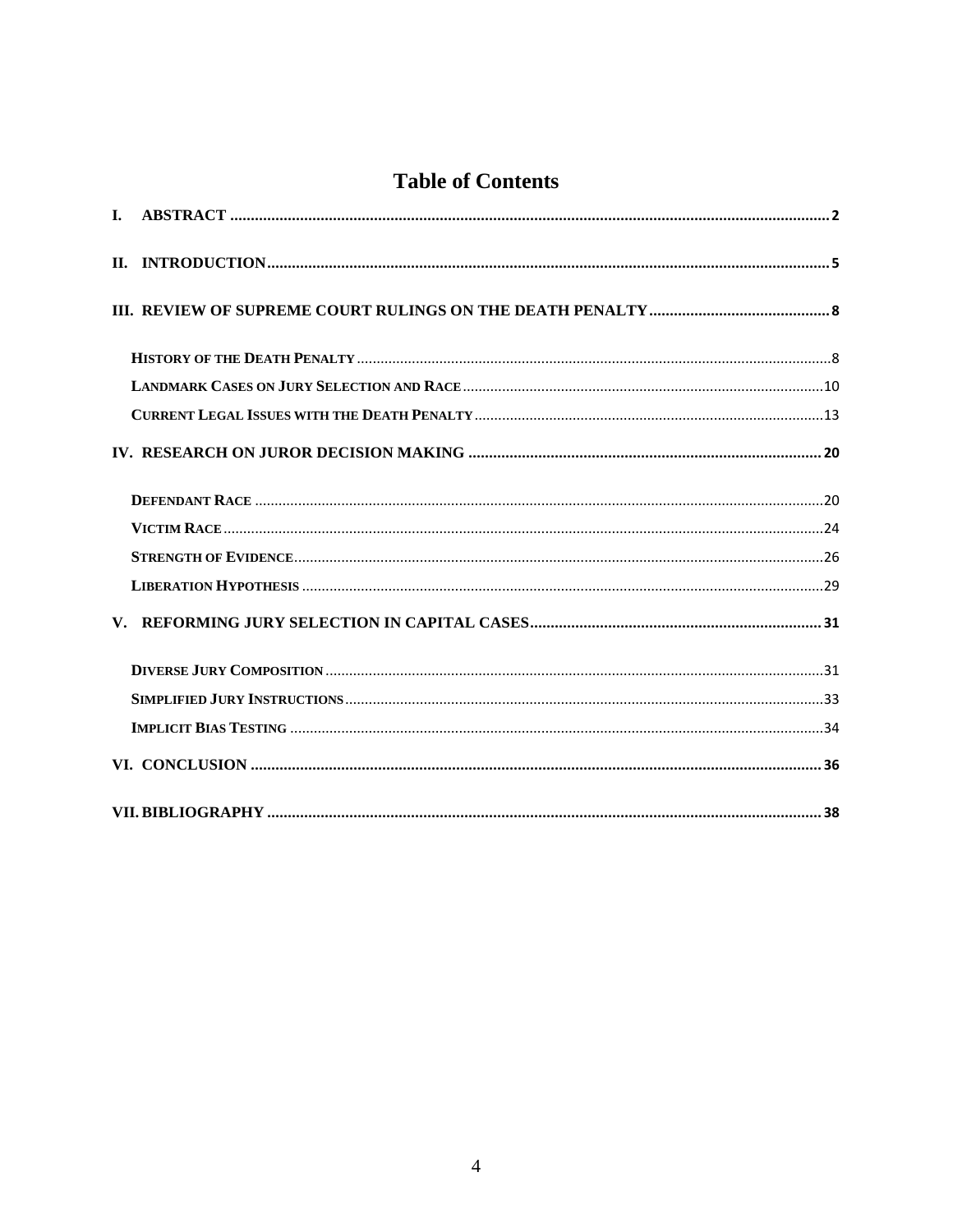## **II. Introduction**

<span id="page-5-0"></span>In the words of Clarence Darrow, a famous American trial attorney from the early  $20<sup>th</sup>$ century, "almost every case has been won or lost when the jury is sworn."<sup>2</sup> As such, exploring the biases of potential jurors is essential because juror bias, not evidence, may sway verdicts and result in injustice. This is especially important in capital punishment cases where the finality of death is imposed.

The Sixth and Fourteenth Amendments of the Constitution protect defendants' rights, including the right to a fair and impartial jury.<sup>3</sup> Specifically, the Sixth Amendment ensures that "[i]n all criminal prosecutions, the accused shall enjoy the right to a speedy and public trial, by an impartial jury."<sup>4</sup> As courts review the constitutionality of topics such as the jury selection, they determine their interpretations within the context of the Sixth Amendment by determining whether an impartial jury was formed and through the Equal Protection Clause of the Fourteenth Amendment to ensure equal protection for any citizen, regardless of race.<sup>5</sup> Lastly, the Eighth Amendment guarantees protection from cruel and unusual punishment and is the basis for the debate concerning whether or not the death penalty should be imposed.<sup>6</sup>

Throughout history, juries have been selected in order to create a fair and impartial jury. At common law, jurors were required to be impartial – individuals capable of being unaffected by external pressures and internal biases.<sup>7</sup> In 1895, the Supreme Court defined the job of the jury

<sup>2</sup> Judge Robert M. Dow Jr., Eric Andrews, Laverne Morris, *Selecting a Jury can be Complicated During Divisive Political Times* 1 (June 2018).

<sup>3</sup> U.S. Const. Amend. VI.

<sup>4</sup> U.S. Const. Amend. VI.

<sup>5</sup> U.S. Const. Amend. VI; *See also*, U. S. Const. amend. XIV.

<sup>6</sup> U.S. Const. Amend. XIII.

<sup>7</sup> Jeffrey Abramson, *We the Jury*, 100 (1994).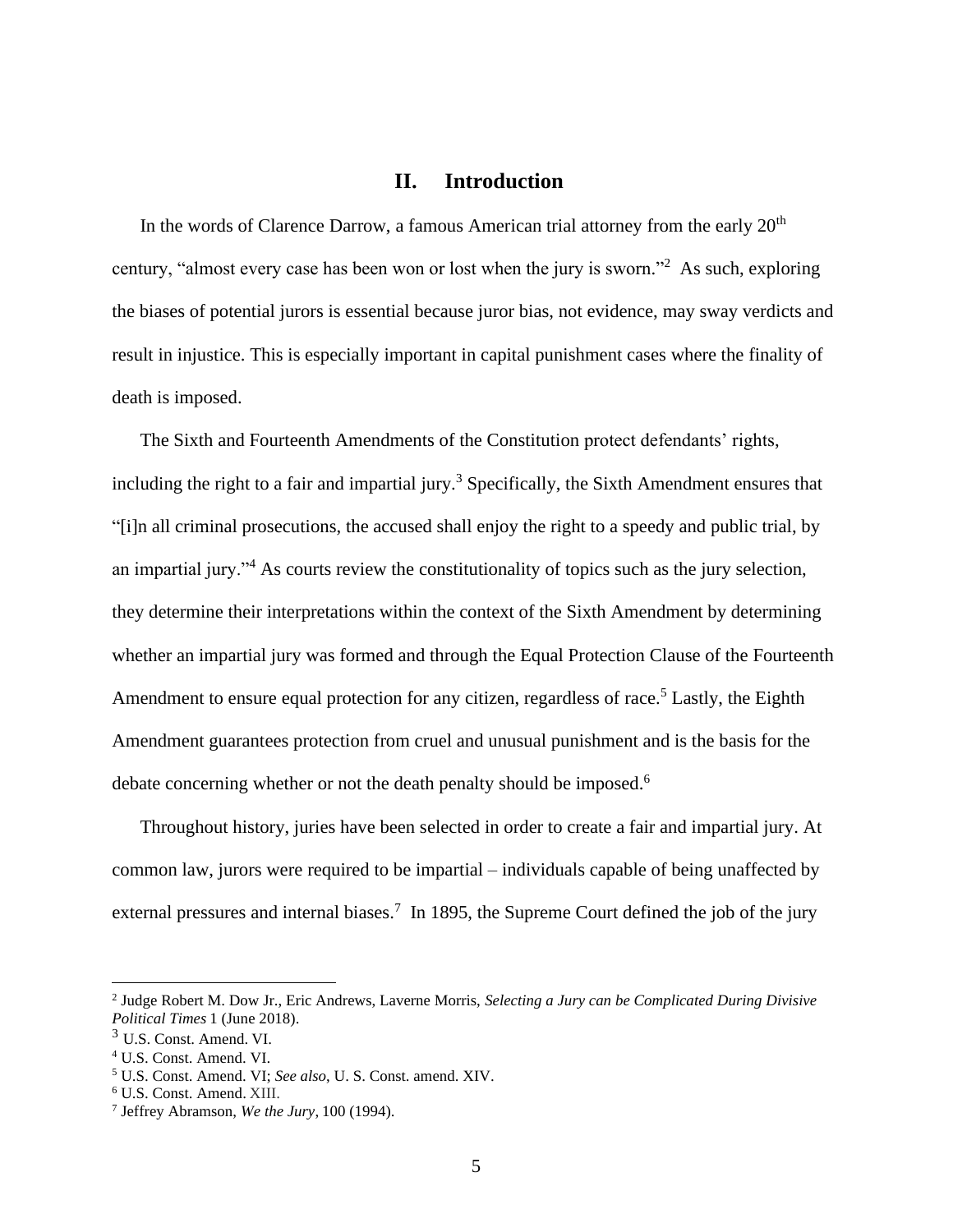by holding that jurors must follow the court's instructions rather than taking both the facts of the case and the law into their own hands.<sup>8</sup> Through the nineteenth and early twentieth centuries, all criminal trials required a jury that could not be waived for reasons relating to public policy; this changed in 1930 when the Court held that the right to a jury trial may be waived by a defendant.<sup>9</sup> However, when a defendant elects to participate in a jury trial, the jury must be one that is fair to the defendant. The Supreme Court held in 1975 that the constitutional right to trial by jury "required that the jury pool be a mirror image or microcosm of the eligible community population."<sup>10</sup> These together create a very specific idea of what a constitutional jury for any given trial should look like – reflective of whatever community the defendant is to be tried in. To contrast, another idea on constitutional jury composition creates a jury that attempts to encompass fairness – a democratic cross-sectional jury.<sup>11</sup> The goal of this kind of jury is to bring about diverse ideas and even biases to be used during deliberation.<sup>12</sup> Through this form of juries, one juror might bring a perspective that another would not otherwise be exposed to. This becomes very significant at trial because of the great impact of jury composition on the outcome of trial. The process of creating a diverse jury composition is accomplished through jury selection.

Judges and attorneys play a significant role in determining the composition of juries. Through voir dire, parties can eliminate prospective jurors who are unfit to serve as jurors, while also ensuring that the population of the jury is composed of jurors who are not biased against

<sup>8</sup> *Sparf v. United States*, 156 U.S. 51 (1985).

<sup>9</sup> *Patton v. United States*, 281 U.S. 308 (1930).

<sup>10</sup> *Id.* at 100.

<sup>11</sup> *Id.* at 101.

<sup>12</sup> *Id*.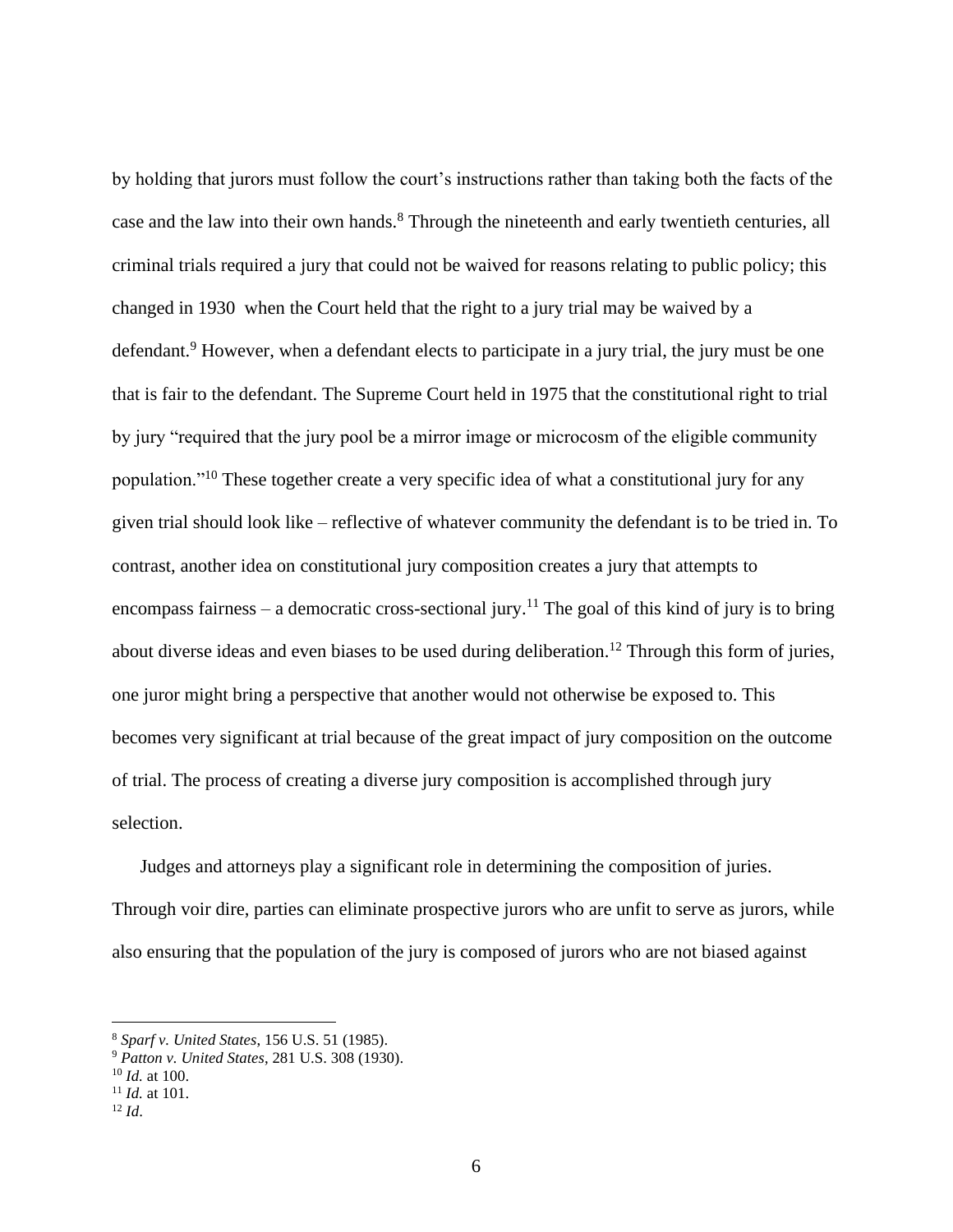either side. The question to be answered upon review is whether jury selection based on race should be allowed in death penalty cases, where the punishment is so severe and so permanent that there is no room for error.

The implications of research on the implications of juror decision making on the outcome of trial go beyond that of our legal system and delve into the need for social reform with regards to African American defendants. Research into sociology and psychology with regard to these kinds of cases will force both our legal system and our country to acknowledge that African Americans have been and continue to be discriminated against throughout the history of the United States legal system. As more researchers begin to make inquiries and face these issues head on, the closer our legal system will be to reforming those issues.

This thesis will examine constitutional decisions on racial discrimination, the impact of race on capital punishment decision making and come to conclusions about the corrective measures that should be implemented to reduce bias. Part III reviews the history of Supreme Court rulings on the death penalty through examining the history of the death penalty, landmark cases on the death penalty, and contemporary issues with the death penalty. Part IV analyzes the process of decision making by identifying three concepts that tend to affect the outcome of a capital trial for African American defendants: the race of the defendant, the race of the victim, and the quantity of evidence offered at trial. Part V discusses research that may lead to reforming jury selection in capital cases. Part VI comes to conclusions about racial biases and jury selection.

This thesis concludes that first the Supreme Court must allow voir dire based on racial biases. Second, this thesis concludes that the jury for African American defendants must be racially diverse jury composition in order for the defendant to receive a fair and just trial.

7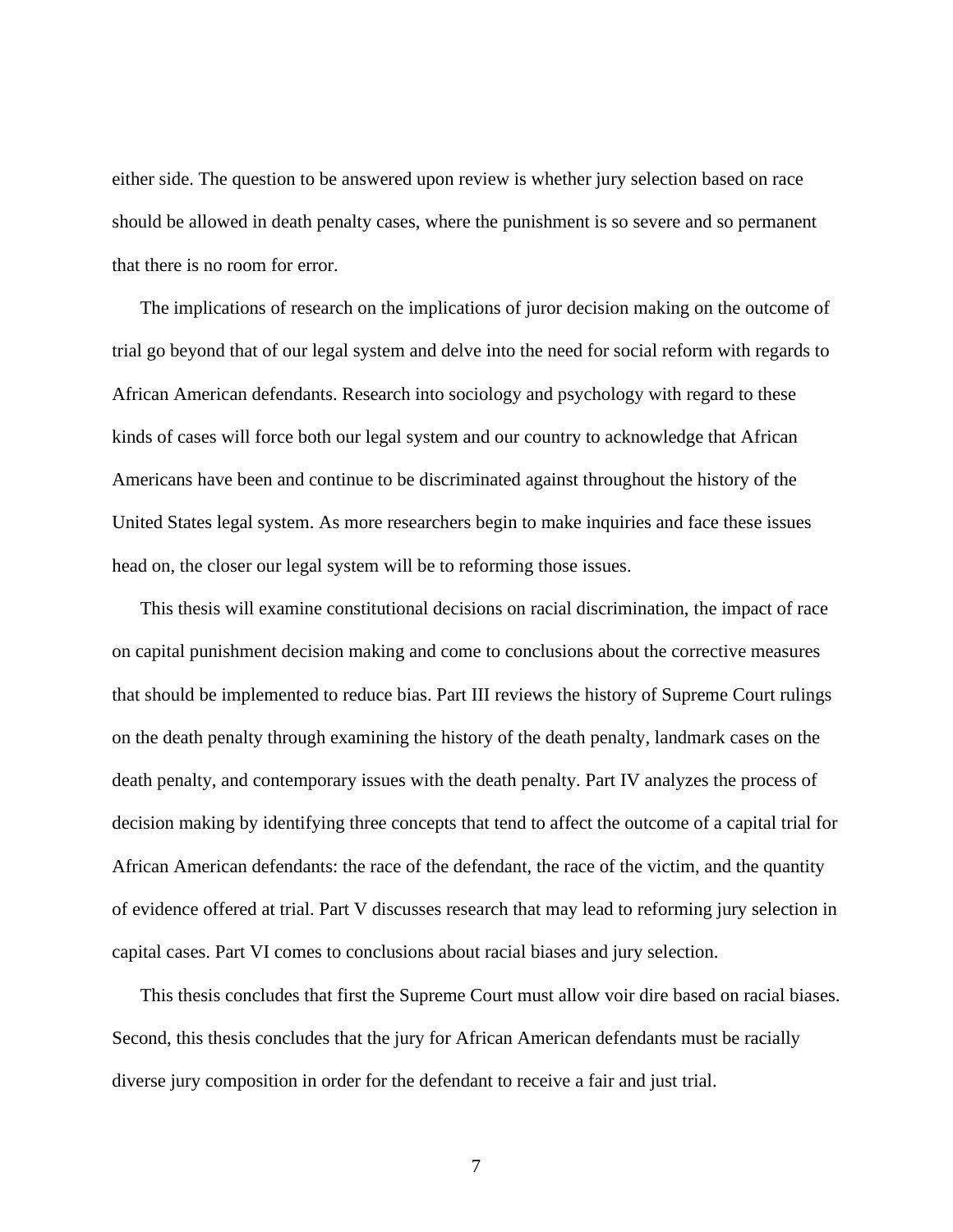## <span id="page-8-0"></span>**III. Review of Supreme Court Rulings on the Death Penalty**

#### **History of the Death Penalty**

<span id="page-8-1"></span>The legal controversy surrounding the death penalty is rooted in the Eighth Amendment protection from cruel and unusual punishment.<sup>13</sup> The Eight Amendment states: "Excessive bail shall not be required, nor excessive fines imposed, nor cruel and unusual punishments inflicted." By reviewing cases on the death penalty, the Supreme Court states its interpretation of the Eighth Amendment in its holdings.

There are two schools of thought when it comes to the interpretation of the Constitution: originalism and a living constitution. Under the idea of a living constitution, the Eighth Amendment is vague for the very purpose of it being altered and changed along with the culture of our country and what is deemed to be "cruel and unusual." As the ideas of morality and normality change throughout time, as does the applicability of this amendment to crime and punishment in our country. It is then up to the courts to decide how to apply the Eighth Amendment to these principles. According to originalist ideas, however, the words of the forefathers and what they intended at that time in history is how the Constitution should be interpreted today. Under this idea, the Eighth Amendment must be construed according to what the intent of the forefathers was in creating this amendment.

The death penalty has been part of American culture for centuries, dating back to the 1700s.<sup>14</sup> Influenced by early political policy and strong Christian ideals, the Framers of the Constitution considered the ramifications of the death penalty, advocating for its use in only the

<sup>13</sup> U.S. Const. Amend. XIII.

<sup>14</sup> Lyn Suzanne Entzeroth, *The End of the Beginning: The Politics of Death and the American Death Penalty Regime in the Twenty-First Century*, 90 OR. L. REV. 797 (2012).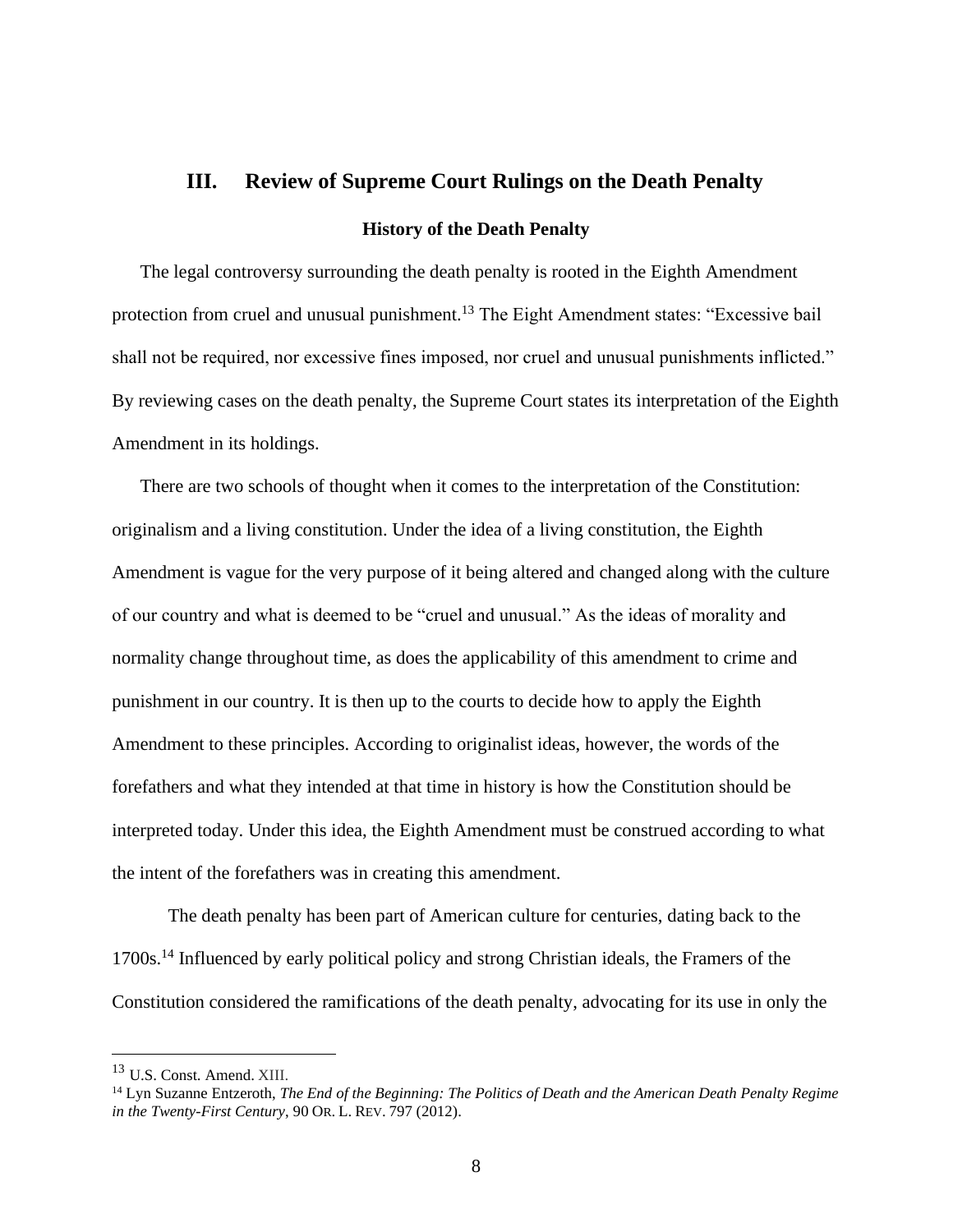most serious of cases.<sup>15</sup> This ideal was put into practice around the nineteenth and twentieth centuries, when the court system began to reject the British practices of mandatory death penalty.<sup>16</sup> Since then, the death penalty has been used in only the most serious of cases with very careful discretion used to put someone to death for his or her crimes.<sup>17</sup> Some states, such as Rhode Island, Wisconsin, Iowa and Maine, abolished the death penalty entirely.<sup>18</sup> During the earliest part of the twentieth century, many states abolished the death penalty; however, this progressive movement did not last long.<sup>19</sup> Within the next decade, half of those reinstated the death penalty, turning back the clock on capital punishment reform.<sup>20</sup> Even after narrowing the use of the death penalty, the practice has only evolved and brought about controversy that is still heavily debated.

In 1972, the Supreme Court reviewed the death penalty for three cases within the context of the Eighth Amendment in *Furman v. Georgia*. 21 In this case, three men were sentenced to death for murder in Georgia, rape in Georgia, and rape in Texas, respectively.<sup>22</sup> Each case was a trial by jury.<sup>23</sup> The Court held that because the death penalty was applied arbitrarily or in a discriminatory way, "the imposition and carrying out of the death penalty in these cases constitutes cruel and unusual punishment in violation of the Eight and Fourteenth Amendments."<sup>24</sup> The Court reasoned that in many cases, the death penalty is applied to people in

- <sup>17</sup> *Id.* at 803.
- $^{18}$  *Id.* <sup>19</sup> *Id*.
- <sup>20</sup> *Id*.

- <sup>22</sup> *Id.* at 240.
- <sup>23</sup> *Id*.
- <sup>24</sup> *Id.* at 242.

<sup>15</sup> *Id.* at 797.

<sup>16</sup> *Id.* at 802.

<sup>21</sup> *Furman v. Georgia*, 408 U.S. 238 (1972).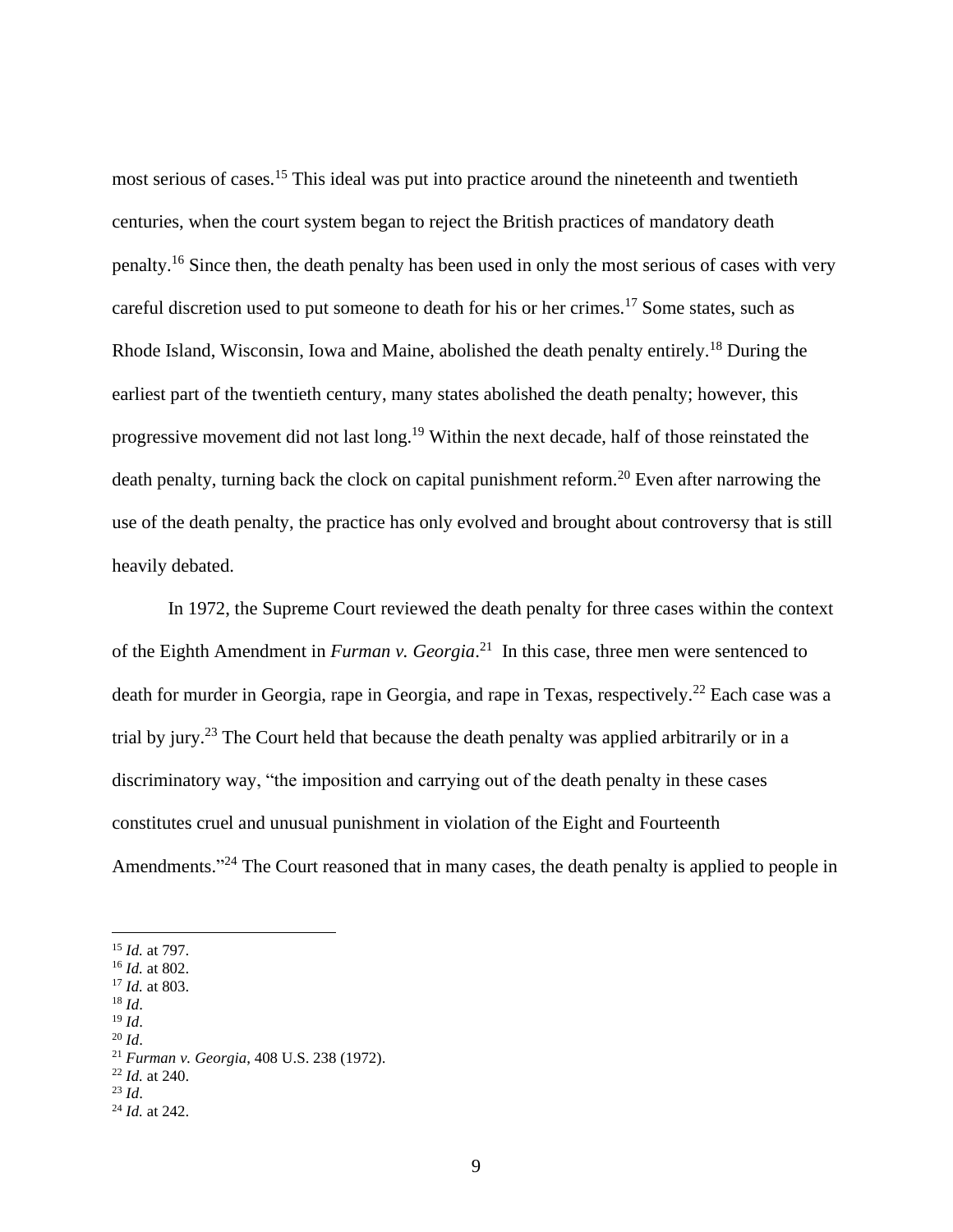poverty and African American defendants.<sup>25</sup> This is evident in cases with co-defendants in Texas, the state where one petitioner was sentenced to death.<sup>26</sup> In 16% of Texas cases with codefendants, the defendants received separate trials, allowing for different sentencing.<sup>27</sup> In many cases, white co-defendants would receive life imprisonment while their black counterpart would receive the death penalty.<sup>28</sup> By holding that the death penalty could not be applied arbitrarily or in a manner that is discriminatory, the court took the first step to addressing the arbitrariness that leads to the incarceration of men and women on death row, including thousands of African American men.

#### **Landmark Cases on Jury Selection and Race**

<span id="page-10-0"></span>Over the course of time, the Supreme Court has grappled with the appropriate procedural safeguards surrounding voir dire, especially concerning racial biases. An early case that focused on racial prejudice in jury selection was *Rosales-Lopez v. United States* (1981). <sup>29</sup> In this case, the Court held that racial prejudice (here involving a Mexican defendant) may be explored in voir dire if two prongs are satisfied: 1) the crime is one of violence, and 2) the defendant and victim are members of different racial or ethnic groups.<sup>30</sup> In the *Rosales-Lopez* case, Humberto Rosales-Lopez participated in a plan, along with a white female, to illegally bring three Mexican aliens over the border.<sup>31</sup> Before trial, Rosalez-Lopez's attorney requested voir dire concerning

- <sup>27</sup> *Id.* at 251.
- <sup>28</sup> *Id*.

<sup>30</sup> *Id.* at 192*.* 

<sup>25</sup> *Id.* at 249-250.

<sup>26</sup> *Id.* at 251.

<sup>29</sup> *Rosalez-Lopez v. United States*, 451 U.S. 182 (1981).

<sup>31</sup> *Id.* at 184.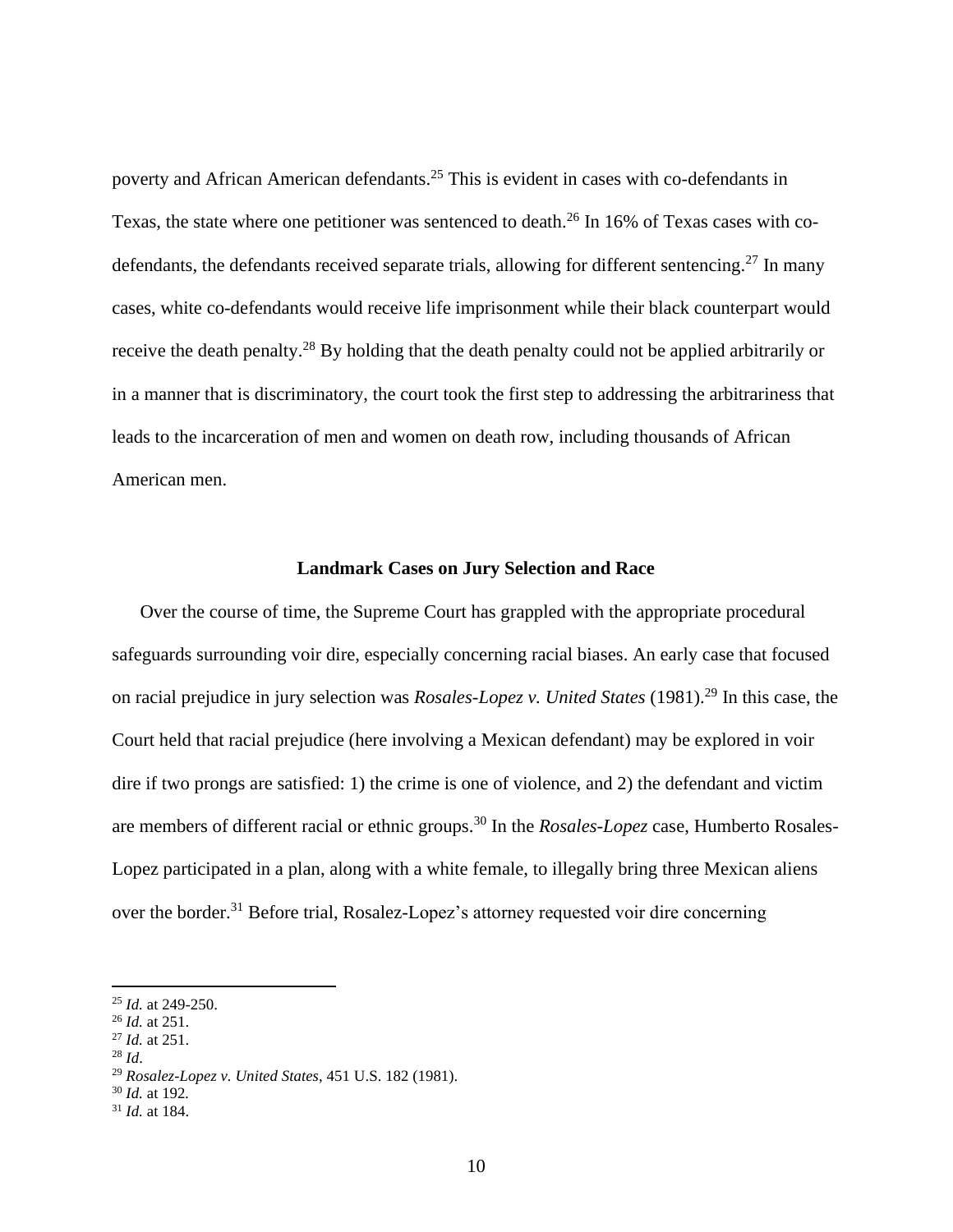prejudice towards Mexicans.<sup>32</sup> This request was denied.<sup>33</sup> Instead, the trial judge questioned potential jurors about their feelings and prejudices towards immigration and aliens. <sup>34</sup> With regard to its holding, the Court reasoned that the process of voir dire must be left to the discretion of the trial judge. The only time that a trial judge must question prospective jurors is in cases where issues of race and prejudice are so readily apparent throughout the course of the case that there is a substantial likelihood of racial prejudice infiltrating the minds and passions of the jury.<sup>35</sup> It is important to note that this likelihood is not a small likelihood or a mere possibility; the courts found it necessary for questioning if and only if there is a heavily weighing possibility of prejudice. This created a very narrow set of circumstances that allowed for questioning based on the racial biases of prospective jurors. The *Rosalez-Lopez* case was not a capital case, but still set forth the precedent for deciding how jury selection may be conducted.

The Supreme Court awarded more latitude during voir dire for African American defendants in 1986 when deciding the landmark case of *Turner v. Murray*. <sup>36</sup> This case held that voir dire that questioned the racial prejudices of prospective jurors may be allowed in capital punishment cases.<sup>37</sup> In this case, a black man was indicted for shooting and killing a white man in the course of a robbery in Virginia.<sup>38</sup> The question on appeal was whether the court erred in allowing for voir dire based on racial prejudice.<sup>39</sup> The Court concluded that "a defendant accused of an interracial capital crime is entitled to have prospective jurors informed of the victim's race and

- <sup>34</sup> *Id.* at 186.
- <sup>35</sup> *Id.* at 182.

<sup>32</sup> *Id.* at 185*.* 

<sup>33</sup> *Id.* at 186-187*.* 

<sup>36</sup> *Turner v. Murray*, 476 U.S. 28 (1986).

<sup>37</sup> *Id.* at 28*.*

<sup>38</sup> *Id*.

<sup>39</sup> *Id.* at 29.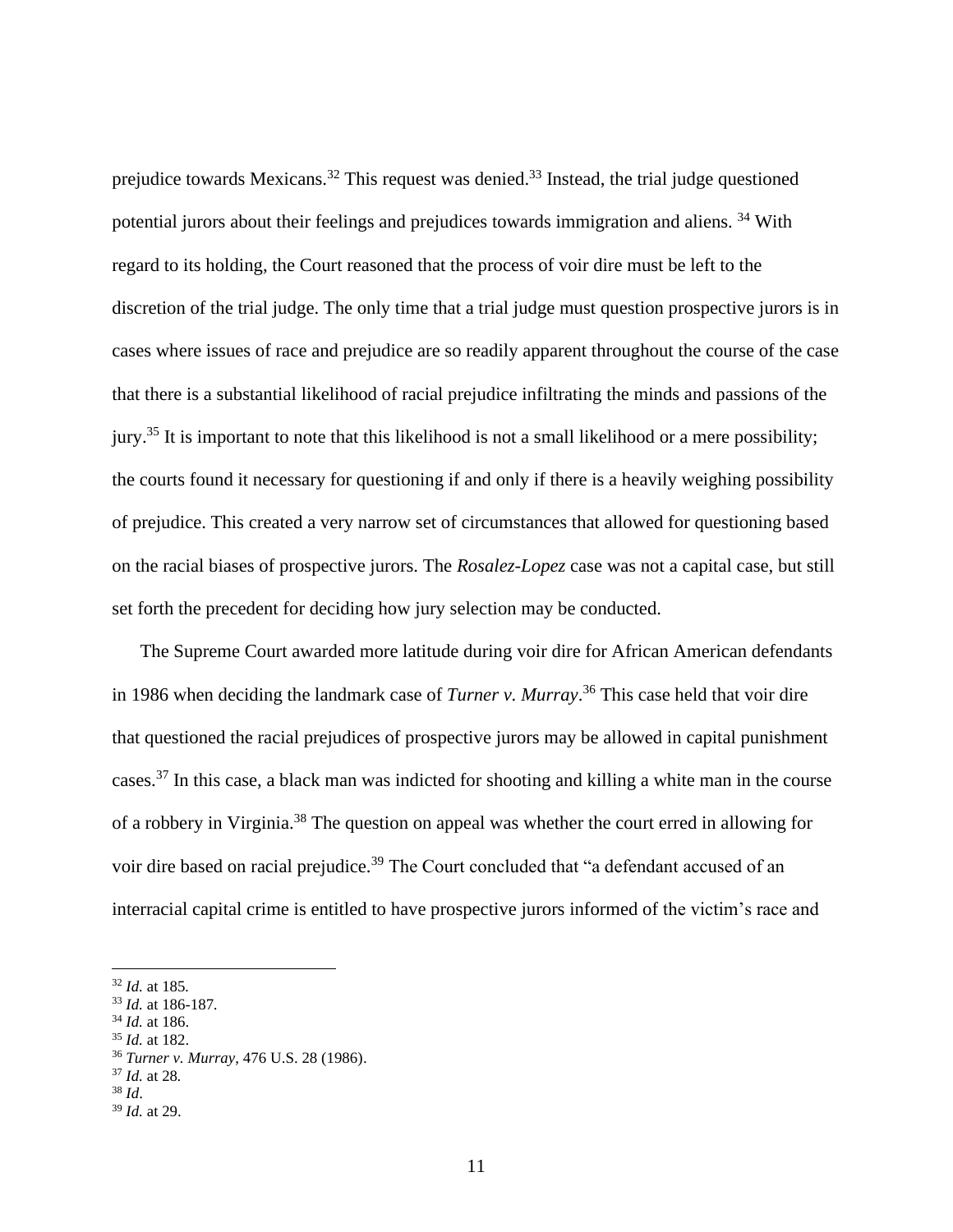questioned on the issue of racial bias."<sup>40</sup> The Supreme Court reasoned that because the crime was interracial and sought to impose the death penalty, voir dire based on racial prejudice should be allowed, and the court did not err in doing so. $41$ 

When deciding *Turner v. Murray*, the Supreme Court looked back at prior rulings including *Ristaino v. Ross,* decided in 1976. In the *Ristaino* case, the Court held essentially the opposite of *Turner v. Murray*; the court held that jury selection that involves questioning on racial prejudice would not be allowed.<sup>42</sup> Although the *Turner* majority considered the *Ristaino* holding, the Court did not overturn *Ristaino*. *Ristaino* and *Turner* both involved a violent crime involving a defendant and victim of different races, but the Court declined to use this as the reasoning for its holding in *Turner v. Murray*. Instead, the Court noted that the difference between *Ristaino v. Ross* and *Turner v. Murray* is the sentence of death.<sup>43</sup> *Ristaino* may still be applicable to other cases in holding that voir dire of prospective jurors based on race is unnecessary, but the Court held it is not applicable where a defendant faces the imposition of death, like in *Turner v. Murray*. <sup>44</sup> Because the sentence of death is so severe and permanent, *Turner v. Murray* held that voir dire based on race would be allowed at that level of punishment.<sup>45</sup> This case, decided in 1986, was yet another step towards eliminating the discrimination faced by African American defendants who risk the penalty of death at sentencing.

<sup>40</sup> *Id.* at 28.

<sup>41</sup> *Id.* at 33-35.

<sup>42</sup> *Ristaino v. Ross*, 424 U.S. 589 (1976).

<sup>43</sup> *Turner v. Murray*, 476 U.S. 28 (1986).

<sup>44</sup> 424 U.S. 589 (1976). *See also*, 476 U.S. 28 (1986).

<sup>45</sup> 476 U.S. 28 (1986).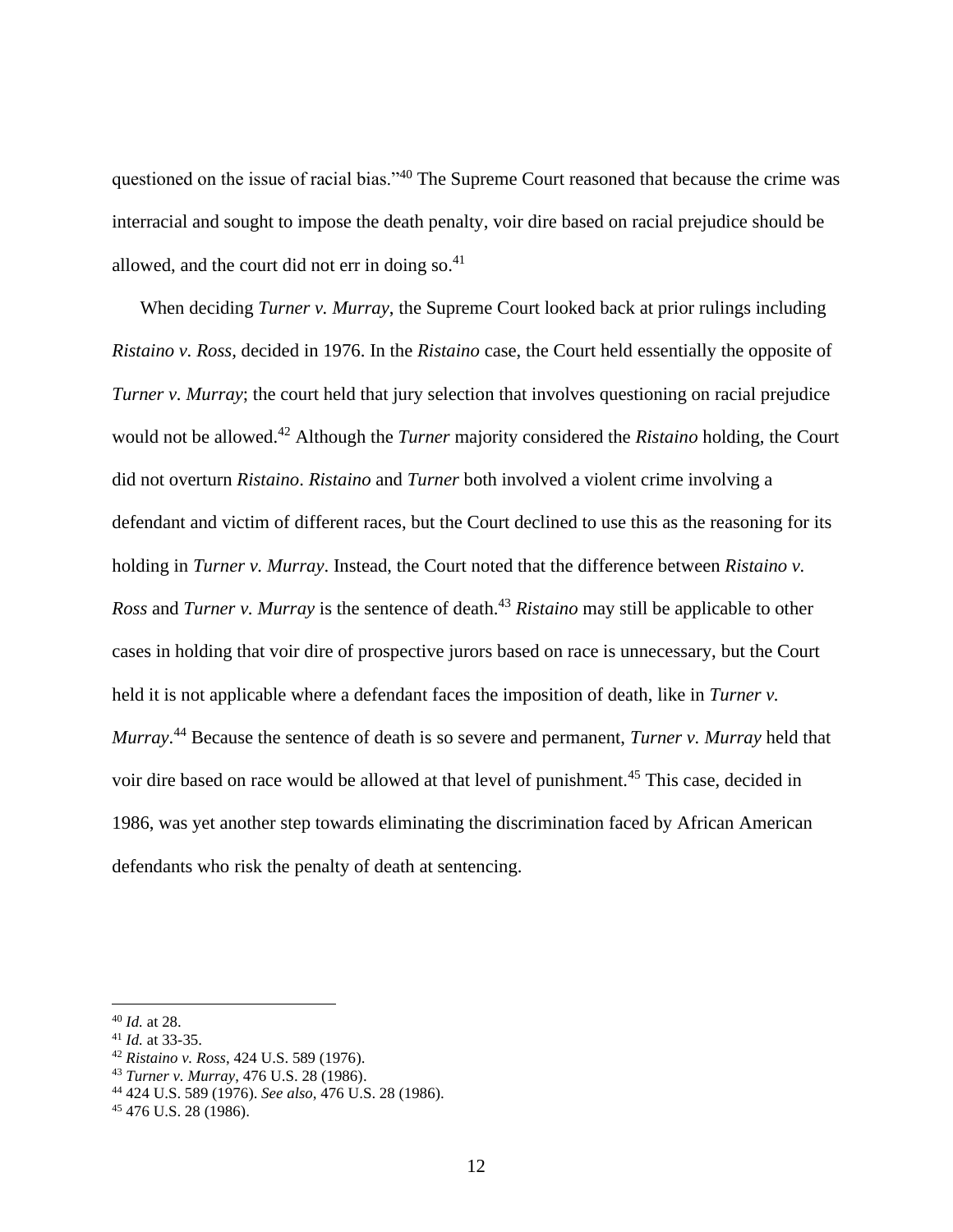#### **Current Legal Issues with the Death Penalty**

<span id="page-13-0"></span>During voir dire, either party may challenge prospective jurors through one of two methods: peremptory challenge or challenge for cause. A challenge for cause is a challenge of a potential juror that has a bias against the defendant or other reason that they may not be impartial throughout the case.<sup>46</sup> Challenges for cause are unlimited throughout the process of voir dire because it is the defendant's right to a constitutional trial with a jury free of bias.<sup>47</sup> To contrast, peremptory challenges are challenges of a prospective juror that may be made without giving a reason.<sup>48</sup> In capital cases, both parties are permitted twenty peremptory challenges.<sup>49</sup> However, there are certain exclusions to the ability of a party to excuse a juror without reason including challenge based on race, gender, or membership in a distinctive group.<sup>50</sup>

At the heart of issues with jury selection is the prosecutor.<sup>51</sup> Prosecutorial misconduct is an area of law that is harder to reverse, especially when it comes to unconstitutional voir dire, due to the substantial errors involved.<sup>52</sup> When considering other facets of law, there are easier solutions.<sup>53</sup> Evidence found on faulty grounds or a coerced confession can be thrown out with a motion to suppress. To contrast, when a prosecutor commits an unconstitutional use of peremptory challenges, the case ends in a reversal or a dismissal of charges.<sup>54</sup> Improper

<sup>46</sup> 47 AM. JUR. 2D *Challenges to Jurors for Cause, Generally* § 193 (2020).

<sup>47</sup> *Id.* § 193.

<sup>48</sup> 47 AM. JUR. 2D Jury *Number of Peremptory Challenges to Jurors* § 200.

<sup>49</sup> *Id*. § 200.

<sup>50</sup> 47 AM. JUR. 2D JURY § 206; *See also* 47 Am. Jur. 2d Jury § 207; *See also* 47 Am. Jur. 2d Jury § 208.

<sup>51</sup> Peter J. Henning, *Prosecutorial Misconduct and Constitutional Remedies*, 77 WASH. U. L.Q. 713 (1999).

<sup>52</sup> *Id.* at 717-18.

<sup>53</sup> *Id.* at 715.

<sup>54</sup> *Id.* at 717-18.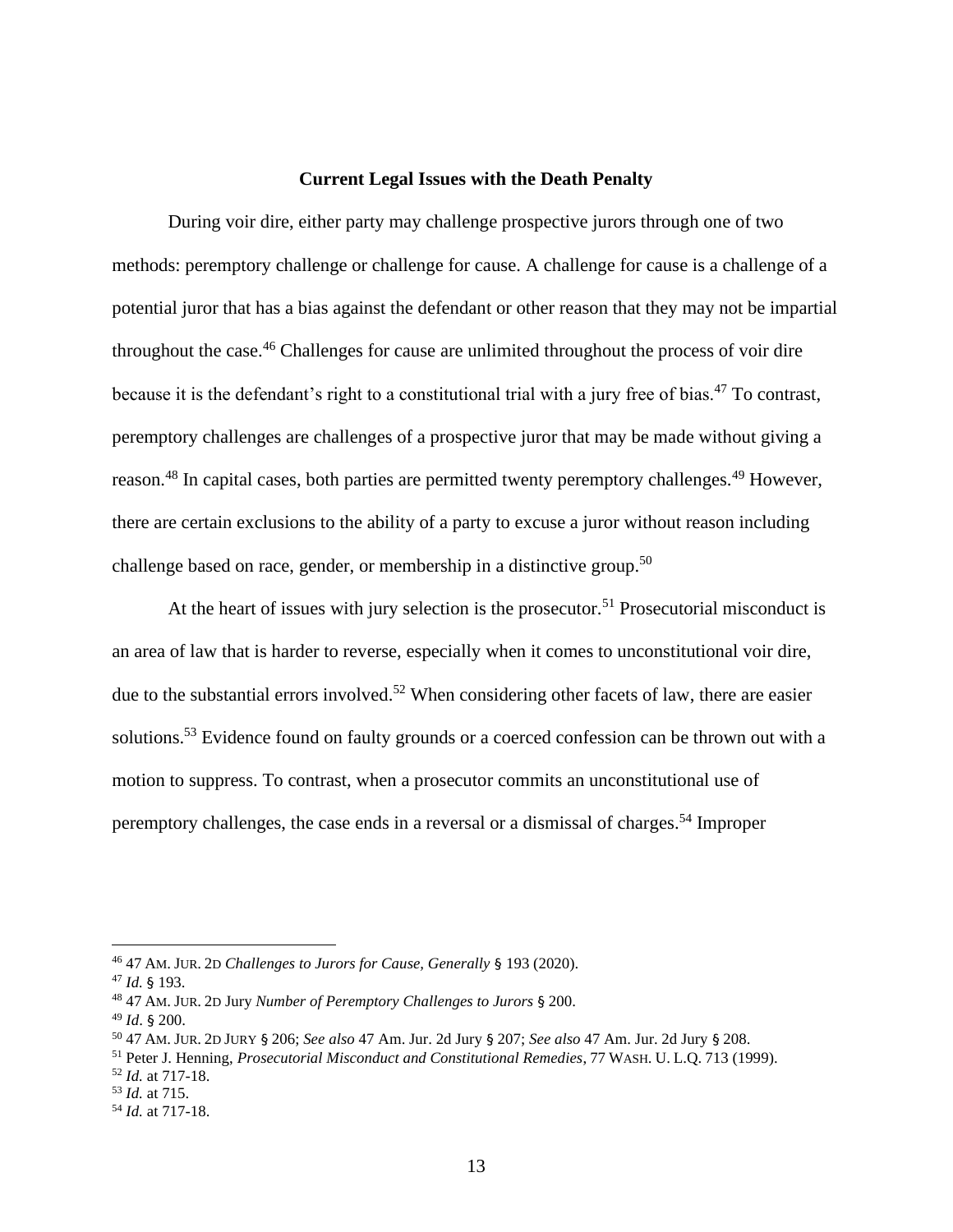peremptory challenges are one of the few areas of misconduct in which the court considers intent.<sup>55</sup>

The concept of "unconstitutional jury selection" stems from the Equal Protection Clause of the Fourteenth Amendment applying due process to the states. The Equal Protection Clause provides that no State shall "deprive any person of life, liberty, or property, without due process of law; nor deny to any person within its jurisdiction the equal protection of the laws."<sup>56</sup> To make decisions about the constitutionality of challenges conducted during jury selection, the Court must look to the Equal Protection Clause and consider its interpretation of the law as it applies to cases before the Court.

Unconstitutional peremptory challenges had been brought up to the court on appeal multiple times by 1995. However, rather than limiting the prosecutor's ability to exclude jurors in a way that was unconstitutional, the Court took a step backwards. The decision in *Purkett v. Elem* made it easier for prosecutors to arbitrarily exclude jurors. In the *Purkett* case, the prosecutor excluded a prospective juror based on the appearance of his hair and facial hair.<sup>57</sup> The Court held that the reasonableness of a race-neutral reason for excluding a prospective juror is not a factor that must be considered in determining whether the exclusion should be allowed.<sup>58</sup> For this reason, raceneutral explanations given by prosecutors do not need to be "persuasive, or even plausible."<sup>59</sup>

When the courts first began addressing the issue of unconstitutional jury selection, a defendant claiming his or her rights were violated through improper peremptory challenges

<sup>55</sup> *Id.* at 718.

<sup>56</sup> U.S. Const. Amend. XIV.

<sup>57</sup> *Purkett v. Elem,* 514 U.S. 765 (1995).

<sup>58</sup> *Id.* at 764-765.

<sup>59</sup> *Id.* at 768.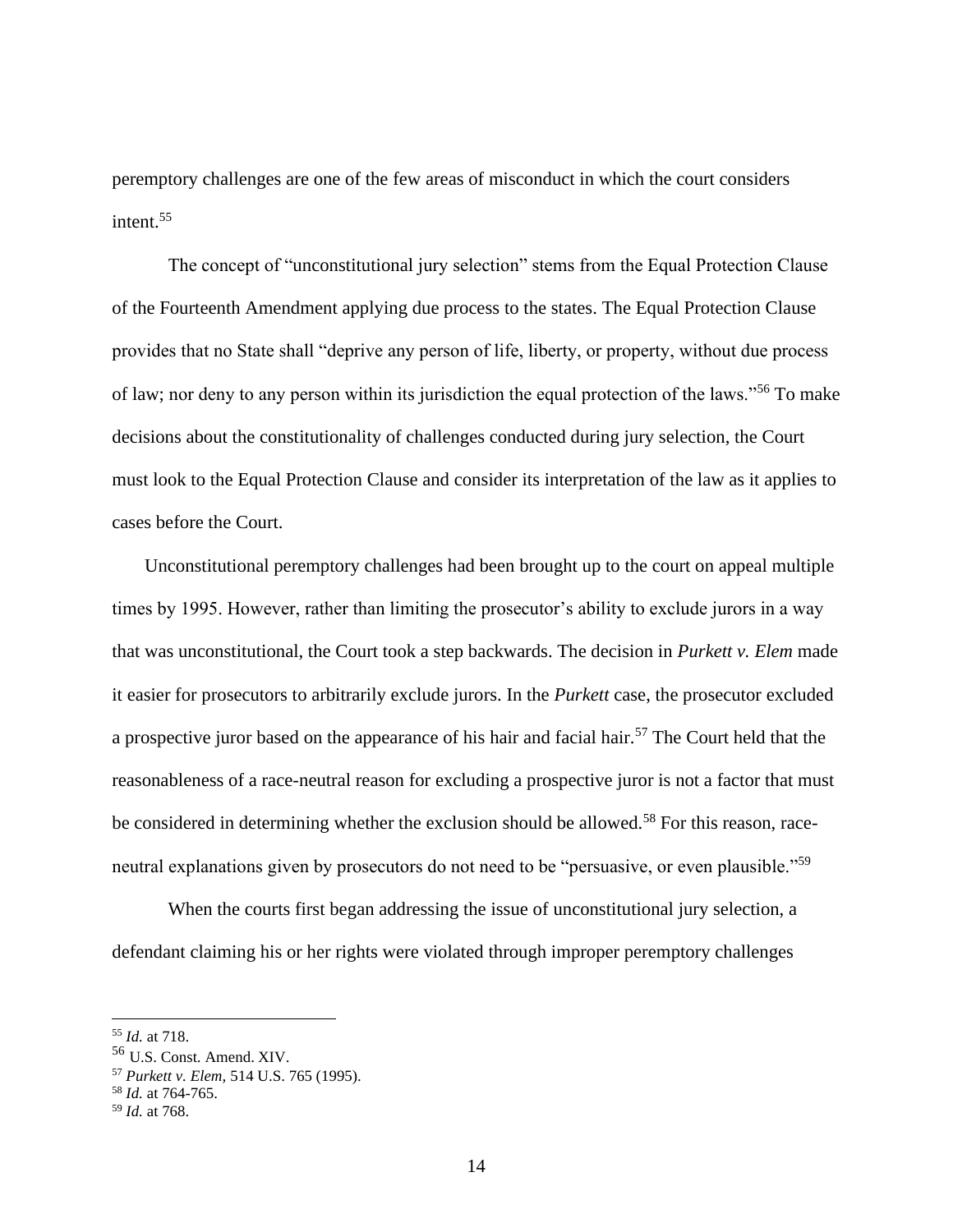needed to prove a consistent pattern of racial discrimination by the prosecuting attorney.<sup>60</sup> Because of the absurdly high burden of proof, the Court reconsidered its holding by changing the test used to determine a violation of the defendant's rights through the jury selection process.

The Supreme Court decided *Batson v. Kentucky* in 1986, a landmark case aimed at remedying the problem of racial discrimination through jury selection.<sup>61</sup> Although this case was not a capital case, it set forth a remedy for both capital cases and cases that do not involve the death penalty. In *Batson*, the prosecutor used four peremptory strikes to excuse all members of the jury who were black.<sup>62</sup> The defendant was also black.<sup>63</sup> When deciding this case, the court looked back to its holding in *Swain v. Alabama*, determining that the holding in *Swain v. Alabama* was inconsistent with the Equal Protection Clause of the Constitution.<sup>64</sup> In altering the outcome of their previous case law, the court held a number of new requirements for both prosecutors and defendants when considering violations of the Equal Protection Clause in voir dire;

- 1. The Equal Protection clause protects a defendant from exclusion of the members of his own race from the jury, for reasons based solely on race.<sup>65</sup>
- 2. Although prosecutors are entitled to peremptory challenges without cause, a defendant is entitled to jury selection that is not based on race.<sup>66</sup> No juror may be struck on the for the lone reason of that particular juror belonging to the same race as the defendant.<sup>67</sup>

<sup>60</sup> *Swain v. Alabama*, 380 U.S. 202 (1965).

<sup>61</sup> *Batson v. Kentucky*, 476 U.S. 79 (1986).

<sup>62</sup> *Id.* at 79.

<sup>63</sup> *Id*.

<sup>64</sup>380 U.S. at 202.

<sup>65</sup>476 U.S. at 79.

<sup>66</sup> *Id.* at 79.

<sup>67</sup> *Id*.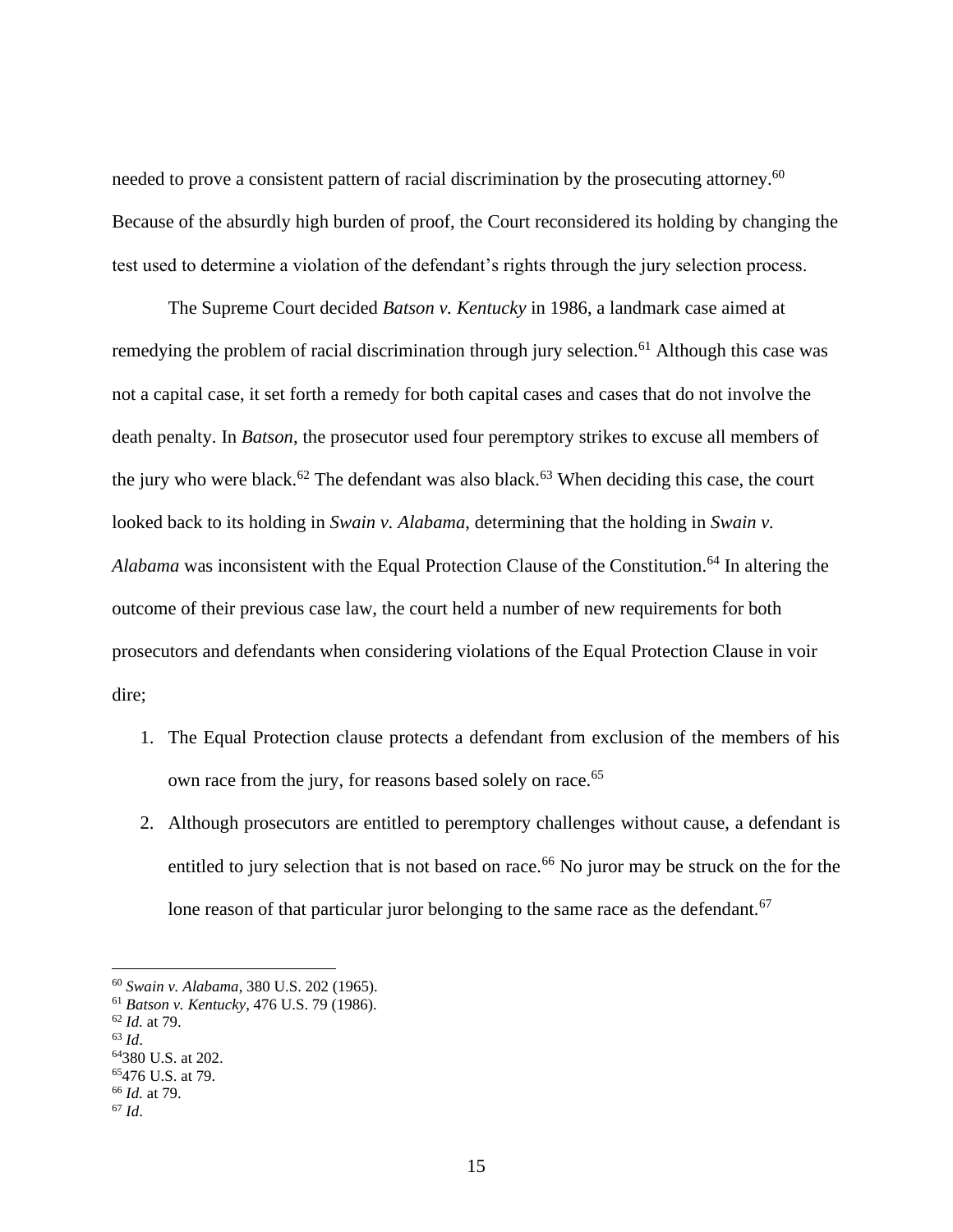The court also altered the test for determining whether there was been a violation of the Equal Protections Clause.<sup>68</sup> To establish a prima facie case, a defendant must:

- 1. Show the defendant is part of a recognizable racial group and that the prosecutor has made an attempt to excuse prospective jurors of that racial group.<sup>69</sup>
- 2. The facts and circumstances all point to the reasonable inference that the prosecutor has made an unethical attempt at excluding members of the jury based on their race in violation of the Equal Protection Clause.<sup>70</sup>

Once this standard of a prima facie case has been met, the burden shifts to the prosecutor to identify a race-neutral reason for striking each prospective juror that was excused with a peremptory challenge.<sup>71</sup> In the Court's opinion, the Court listed four main arguments that may not be used by a prosecutor to meet the burden of proof.

- 1. The defendant need not show a pattern or history of such conduct and may use the facts laid out by the prosecutor in that case alone.<sup>72</sup>
- 2. The inference that a black juror may favor a black defendant is not sufficient reasoning for striking a black prospective juror.<sup>73</sup>
- 3. Peremptory challenges with the sole basis of discrimination and eliminating members of a particular race will not be justified, even if they are equally applied to white jurors, black jurors, and any other race alike.<sup>74</sup>

<sup>68</sup> *Id.* at 80.

<sup>69</sup> *Id*.

<sup>70</sup> *Id.* 

<sup>71</sup> *Id.* at 80. <sup>72</sup> *Id.* at 97.

<sup>73</sup> *Id.* at 80.

<sup>74</sup> *Id.* at 122.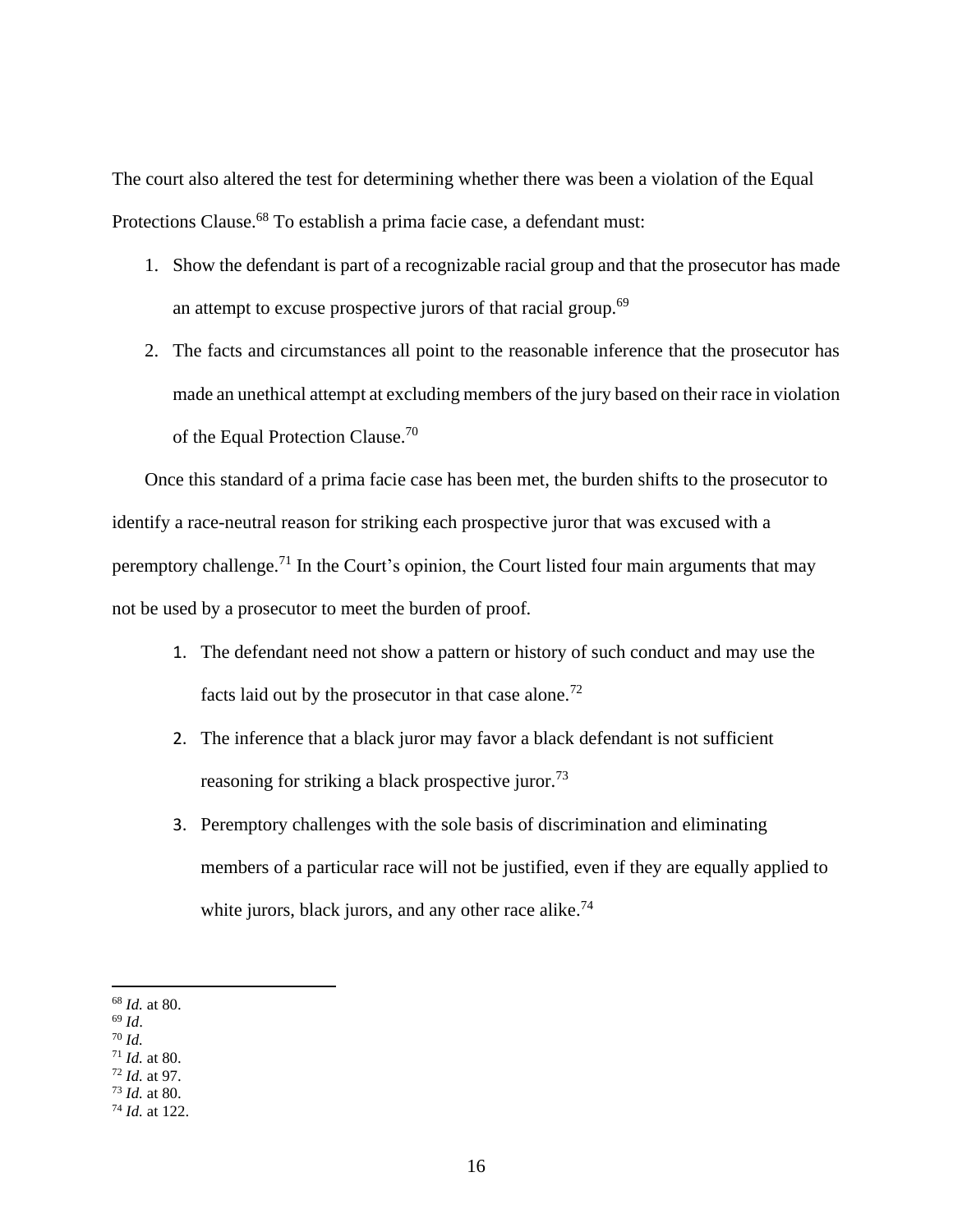4. The fact that both the state and defense may use racially discriminatory peremptory challenges is not a reason that a prosecutor may use to justify their use of discriminatory exclusion of prospective jurors.<sup>75</sup>

The court, based on the prima facie case and the reasoning of the prosecutor, will then determine whether there is what is known now as a *Batson* violation.<sup>76</sup>

The Court extended the holdings in *Batson* five years later in deciding *Powers v. Ohio*. 77 After *Batson*, parties primarily objected to excluding prospective jurors of the defendant's own race.<sup>78</sup> In *Powers v. Ohio*, the Court extended its ruling by holding that a *Batson* violation claim could be raised regardless of if the prospective jurors eliminated were of a dissimilar race to the defendant. The Court reasoned that "to bar a petitioner's claim because his race differs from that of the excluded jurors would "condone the arbitrary exclusion of citizens from the duty, honor, and privilege of jury service."<sup>79</sup>

The *Batson* test is still the test used when there is a claim that a defendant's Equal Protection rights have been violated throughout jury selection through discriminatory peremptory strikes. In June of 2019, the Supreme Court used the *Batson* test to decide *Flowers v. Mississippi*, one of the most recent cases regarding jury selection, racial discrimination and the death penalty.<sup>80</sup> The Supreme Court held that, in the sixth trial of defendant Curtis Flowers, the state prosecutor committed a *Batson* violation during pre-trial jury selection.<sup>81</sup>

- <sup>77</sup> *Powers v. Ohio*, 499 U.S. 400 (1991).
- <sup>78</sup> *Id.* at 405.

<sup>75</sup> *Id.* at 125-26.

<sup>76</sup> *Id.* at 98.

<sup>79</sup> *Id.* at 415.

<sup>80</sup> Flowers v. Mississippi, 139 S. Ct. 2228 (2019).

<sup>81</sup> *Id.* at 2235.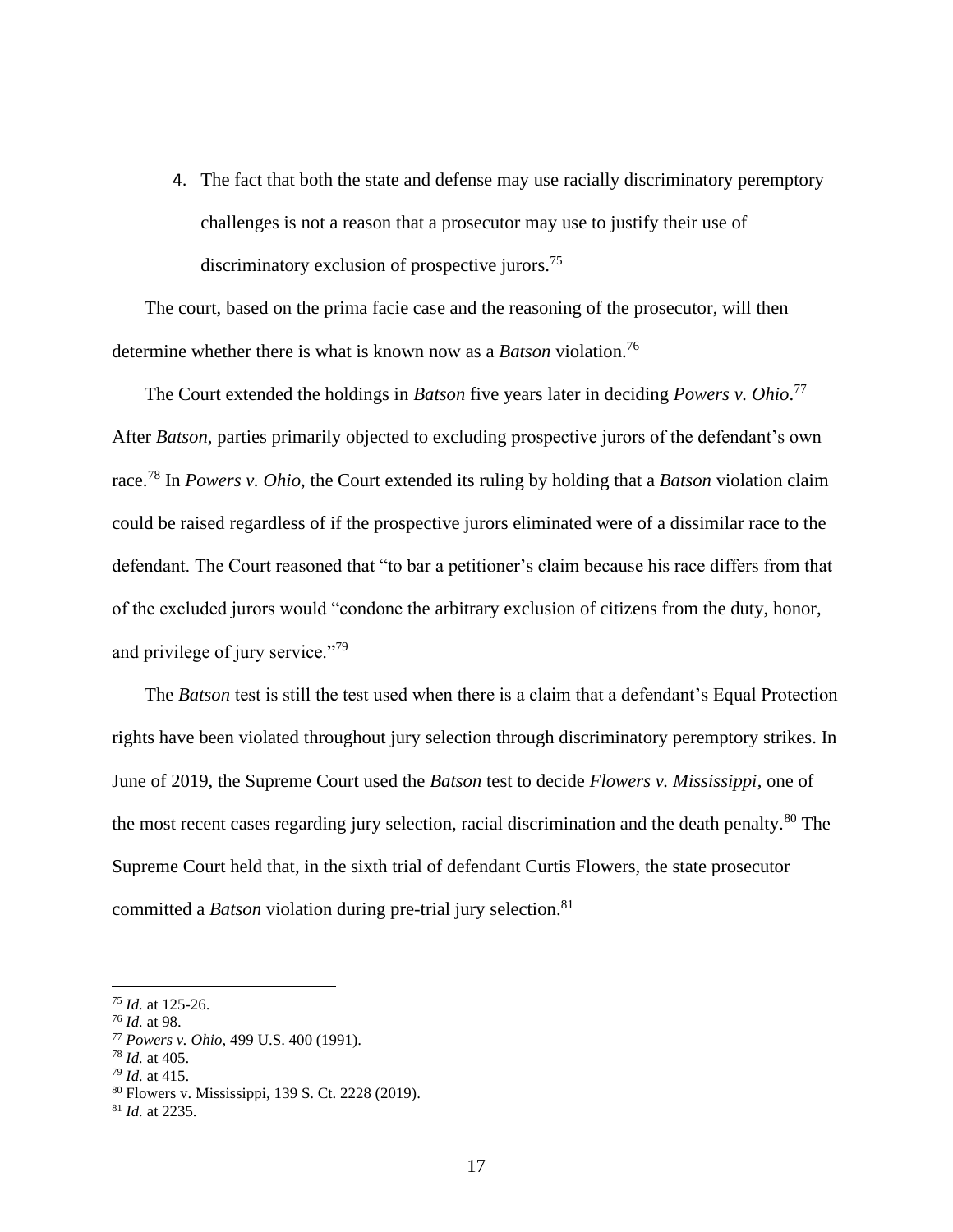In 1996, Curtis Flowers killed four employees at the Tardy Furniture Store in Mississippi.<sup>82</sup> Out of four victims, three victims were white. Flowers is a black defendant.<sup>83</sup> Since 1996, Curtis Flowers has been through a total of six trials, each involving prosecutorial misconduct, *Batson* violations, and mistrials.<sup>84</sup> The sixth trial came before the Supreme Court on appeal with the question: Were the State's reasons for peremptory challenge of five black jurors race-neutral? The Court was to determine whether the State committed yet another *Batson* violation in the prosecution of Curtis Flowers. The Court reversed the decision of the Mississippi Supreme Court and held that, yes, the state prosecutor did violate *Batson*. 85

The Supreme Court reached its ruling for four main reasons. First, the Supreme Court looked to the prosecutor's history of peremptory challenges in Flowers' case.<sup>86</sup> Of the 36 prospective jurors, the state attempted to strike every one of them throughout jury selection in the Flowers' first four trials.<sup>87</sup> Because of this, the state courts upheld a finding of a *Batson* violation on the part of the state twice.<sup>88</sup> Second, there was a clear pattern in the way the state conducted jury selection.<sup>89</sup> In both the first four trials and the sixth trial, the state attempted to rid the jury of black jurors and create a jury that was entirely white.<sup>90</sup> Third, the ratio of time spent on black versus white jurors was shockingly disproportionate; one hundred and forty-five questions were asked of the five black jurors while a mere twelve questions were asked to a total of eleven white

- <sup>84</sup> *Id*.
- <sup>85</sup> *Id.* at 2235. <sup>86</sup> *Id.* at 2228.
- <sup>87</sup> *Id.* at 2236.
- <sup>88</sup> *Id*.
- <sup>89</sup> *Id*.
- <sup>90</sup> *Id*.

<sup>82</sup> *Id.* at 2228.

<sup>83</sup> *Id*.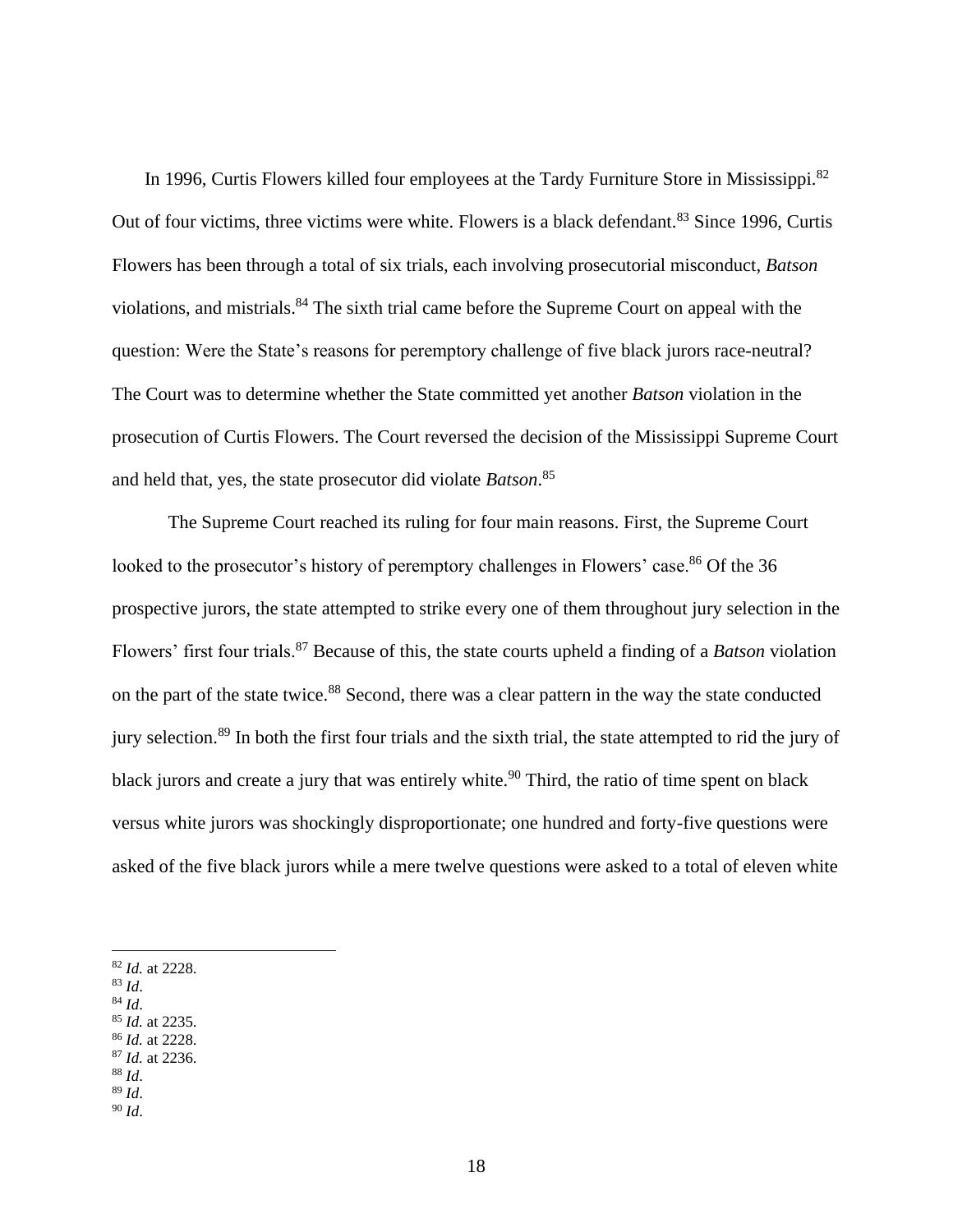jurors.<sup>91</sup> Lastly, the state exercised peremptory challenges on black jurors with faulty, inaccurate reasoning. In some instances, the state claimed to strike black jurors for knowing defense witnesses and members of Flowers' family.<sup>92</sup> This reasoning may sound justifiable standing alone; however, a number of white prospective jurors had relationships with both the defense witnesses and the defendant's family without being questioned on this matter, let alone stricken as jurors.<sup>93</sup>

When using the *Batson* test, the court examined the totality of the circumstances to reach its holding with all of the relevant and necessary facts. Because of the clearly egregious pattern of the state's prosecutor, the Supreme Court upheld a *Batson* violation, and reversed and remanded the case. <sup>94</sup> Because *Flowers* was an indication to the Court that the *Batson* test was not working, it is both an example of the ever-present racial biases in the courtroom and the struggle of enforcing justice for African American defendants.

<sup>91</sup> *Id.* at 2247.

 $^{92}$  *Id.* 

<sup>93</sup> *Id*.

<sup>94</sup> *Id.* at 2244.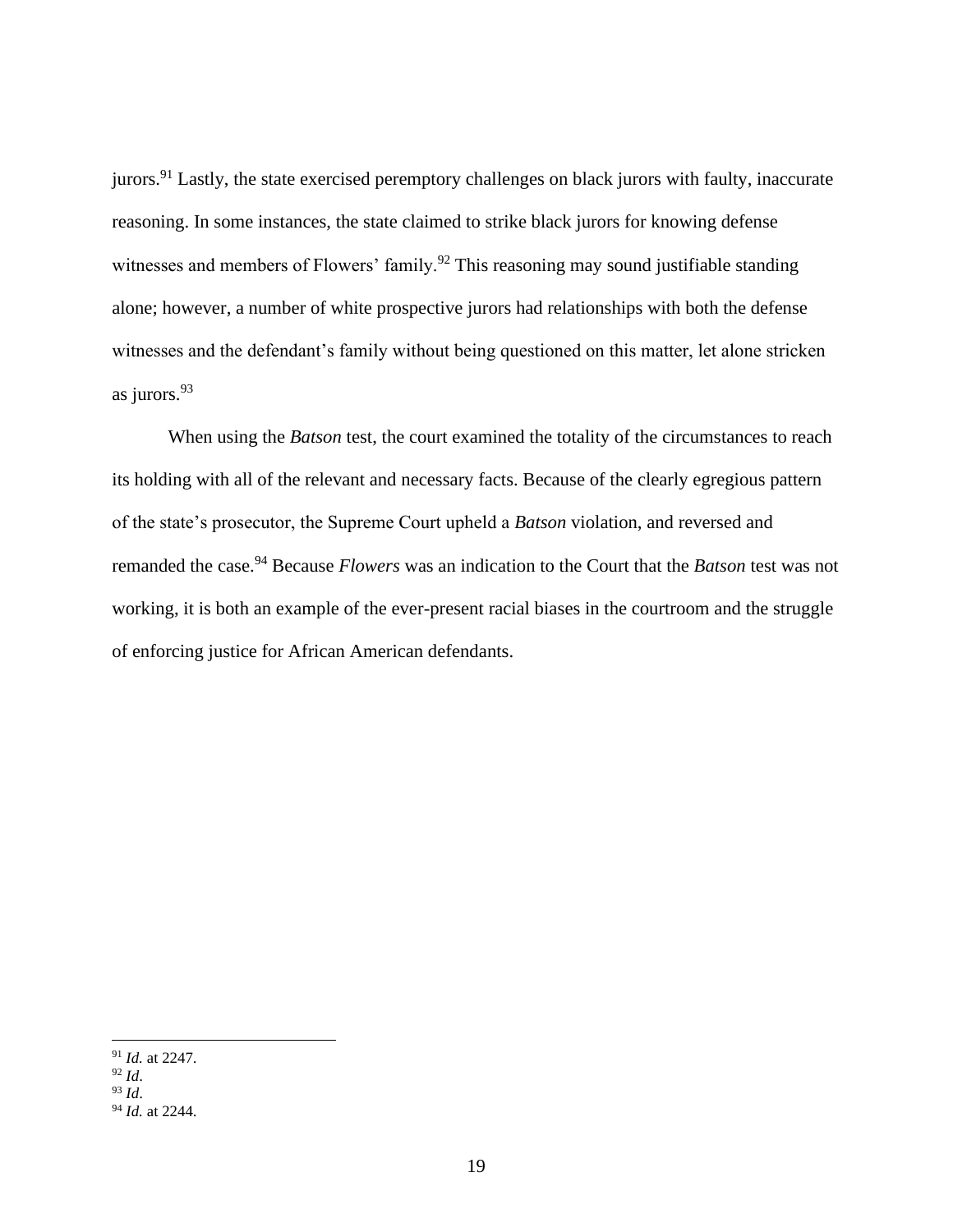## **IV. Research on Juror Decision Making**

<span id="page-20-0"></span>Research in juror decision making has focused on a number of factors that make the penalties for African American defendants harsher than those imposed for the same crime by a white defendant.<sup>95</sup> Some of these include juror race, victim race and strength of evidence.<sup>96</sup> Research recorded by the Bureau of Justice Statistics showed that although the number of white men and black men on death row is fairly equal, the population of free black men compared to the population of black men on death row is severely disproportionate.<sup>97</sup> While African Americans account for forty-two percent of the men on death row, only thirteen percent of American citizens are black men.<sup>98</sup> Those percentages should be more similar, but they are not similar because of the implicit biases of jurors in trials across the country.<sup>99</sup>

#### **Defendant Race**

<span id="page-20-1"></span>Of the few studies that have focused on race and juror decision making, many rely on entirely white participants, which presents significant issues in generalizability of these findings.<sup>100</sup> By implementing an experimental design that includes only part of the jury pool, the outcomes of the studies were significantly shifted the because the studies give a limited and narrow perspective on juror decision making. Three studies, however, display the effects of this kind of study well: Sweeney and Haney in 1992, Mazzella and Feingold in 1994, and Bowers,

<sup>95</sup> David M. Flores, *Mechanisms of Moral Disengagement in Capital Juror Decision Making: An Empirical Examination*, 55 (May 2010).

<sup>96</sup> *Id.* at 55.

<sup>97</sup> Tracy L. Snell, *Bureau of Justice Statistics, Capital Punishment, 2017: Selected Findings* 1 (2019).

<sup>98</sup> *U.S. Census Bureau QuickFacts: United States* 1 (2018); *See also NAACP Death Penalty Fact Sheet* (2017).

<sup>99</sup> Jack Glaser, Karin D. Martin, Kimberly B. Kahn, *supra,* note 1 at 539.

<sup>100</sup> Samuel R. Sommers, Race and the Decision Making of Juries, 12 LEGAL CRIM. PSYCHOL. 171 (2007).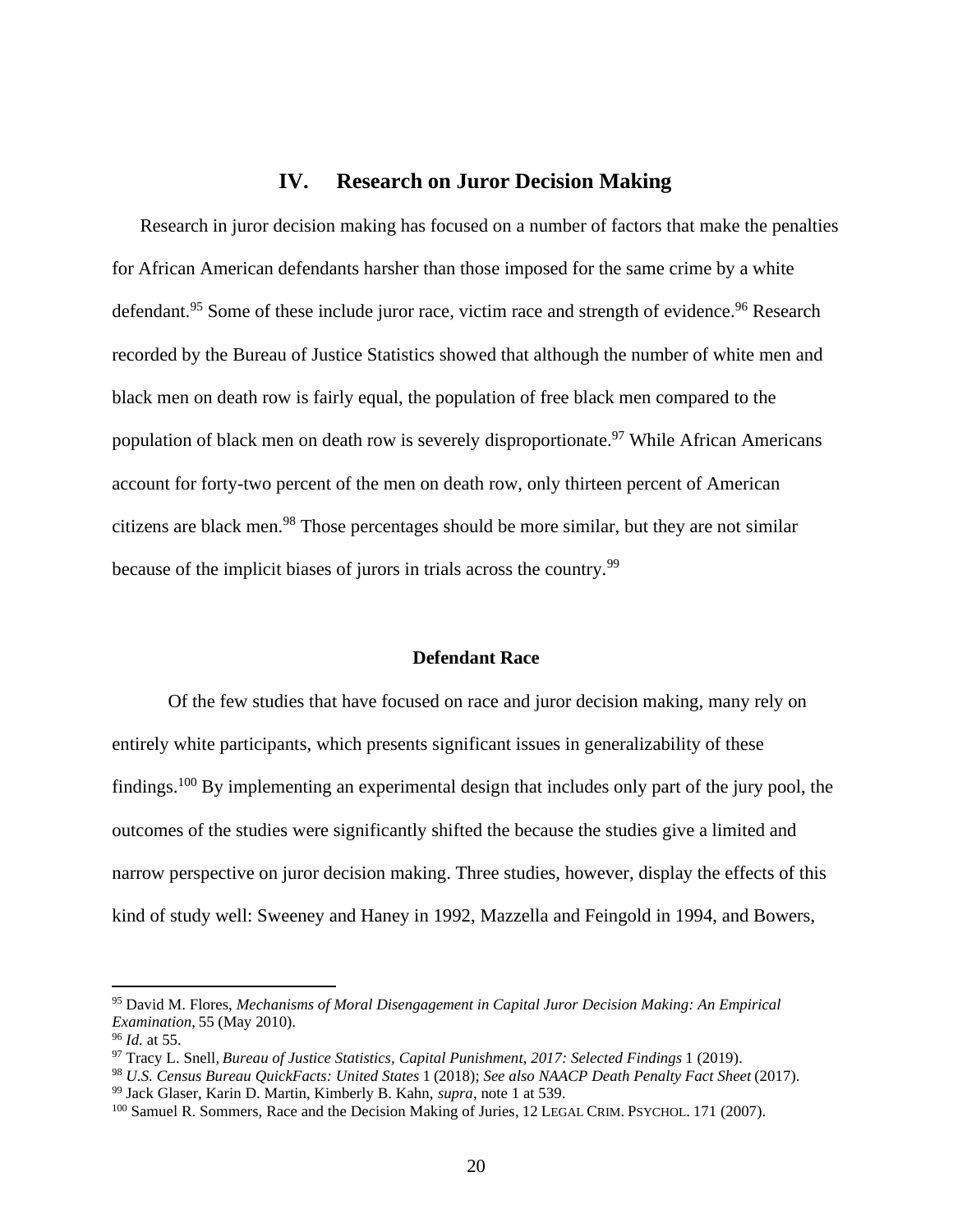Sandys, and Brewer in 2004. Sweeney and Haney studied exclusively white participants.<sup>101</sup> Two years later, Mazzella and Feingold conducted a study that included white and black participants; however, participants were divided into two test groups based on their race.<sup>102</sup> Lastly, Bowers, Sandys, and Brewer conducted a study in 2004 that involved both black and white participants who previously served together on real trials rather than mock trials.<sup>103</sup>

Sweeney and Haney conducted fourteen studies involving almost three thousand participants to investigate the effect of juror race on sentencing.<sup>104</sup> Their study was a metaanalytic review of experimental studies.<sup>105</sup> As for methodology, the study was limited to only white participants.<sup>106</sup> The variable that changed was defendant race: trial transcripts indicated either a white defendant or a black defendant.<sup>107</sup> To complete this study, mock jurors were provided with trial transcripts.<sup>108</sup> Participants were instructed to make decisions about guilt and make sentencing recommendations.<sup>109</sup> The study altered the defendant's race and altered whether the case was interracial in a small amount of cases.<sup>110</sup> All fourteen studies taken into consideration for Sweeney and Haney's meta-analysis were conducted within the United States. At the conclusion of reviewing the fourteen studies, there was a significant finding that showed

<sup>101</sup> *Id.* at 173.

<sup>102</sup> *Id*.

<sup>103</sup> William J. Bowers, Marla Sandys, Thomas W. Brewer, *Crossing Racial Boundaries: A Closer Look at the Roots of Racial Bias in Capital Sentencing when the Defendant is Black and the Victim is White*, 53 DePaul L. Rev. 1499 (2004).

<sup>104</sup> Samuel R. Sommers, *Race and the Decision Making of Juries*, 12 LEGAL CRIMINOL PSYCHOL 173 (2007).

<sup>105</sup> Laura T. Sweeney, Craig Haney, *The Influence of Race on Sentencing: A Meta-Analytical Review of Experimental Studies*, 10 BEHAV. SCI. & THE L. 173 (1992).

<sup>106</sup> *Id.* at 183.

<sup>107</sup> *Id*.

<sup>108</sup> *Id*. <sup>109</sup> *Id*.

<sup>110</sup> *Id.* at 184.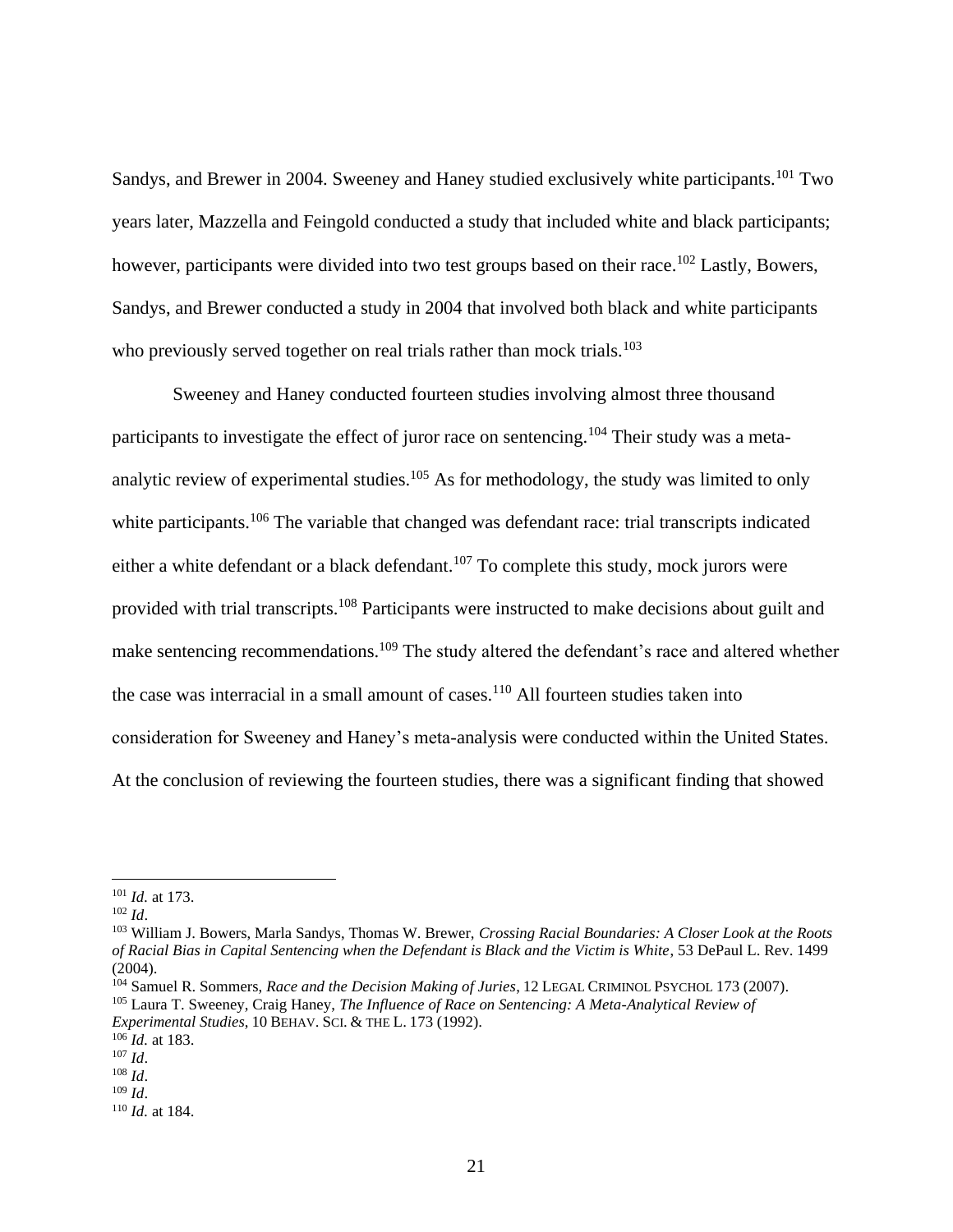an anti-black tendency in white mock jurors.<sup>111</sup> These jurors tended to recommend a longer and harsher sentence to African American defendants than to the white defendants used in the study.<sup>112</sup> However, the authors noted that although this is true, the racial discrimination is not solely against black defendants; the unrealistic standard of culpability is often attributed to the members of any dissimilar race, not just African American defendants.<sup>113</sup> Overall, the results of the study confirmed the hypothesis that white mock jurors tend to hand out harsher sentencing penalties to African American defendants.<sup>114</sup>

The study conducted by Mazzella  $&$  Feingold was quite similar with one significant difference: the studies included participants of all races.<sup>115</sup> Included in that study were around 6,700 people.<sup>116</sup> In this study, to contrast from Sweeney and Haney, racial bias was not significant, masked in part by the guilt factor of a racially diverse study group.<sup>117</sup> Effect size shows the statistical significance between two factors for testing. In these studies, the effect size was a mere .06, showing that racial bias was highly insignificant and showed little effect on decision making.<sup>118</sup> The Mazzella and Feingold study is a prime example of the positive effects of a diverse jury composition when compared to the study completed by Sweeney and Haney.

Lastly, the study completed by Bowers, Sandys and Brewer shifted the perspective from sentencing decisions to juror making decisions. This is the most recent study of the three

<sup>111</sup> *Id.* at 190.

<sup>112</sup> *Id*.

<sup>113</sup> *Id.* at 192.

<sup>114</sup> *Id*.

<sup>115</sup> Samuel R. Sommers, *Race and the Decision Making of Juries*, 12 LEGAL CRIM. PSYCHOL. 173 (2007).

<sup>116</sup> *Id.* at 173.

 $117$  *Id.* 

<sup>118</sup> Tara L. Mitchell, Ryann M. Haw, Jeffrey E. Pfeifer, Christian A. Meissner, *Racial Bias in Mock Juror Decision-Making: A Meta-Analytic Review of Defendant Treatment*, 29 L. AND HUM. BEHAV. 623 (2005).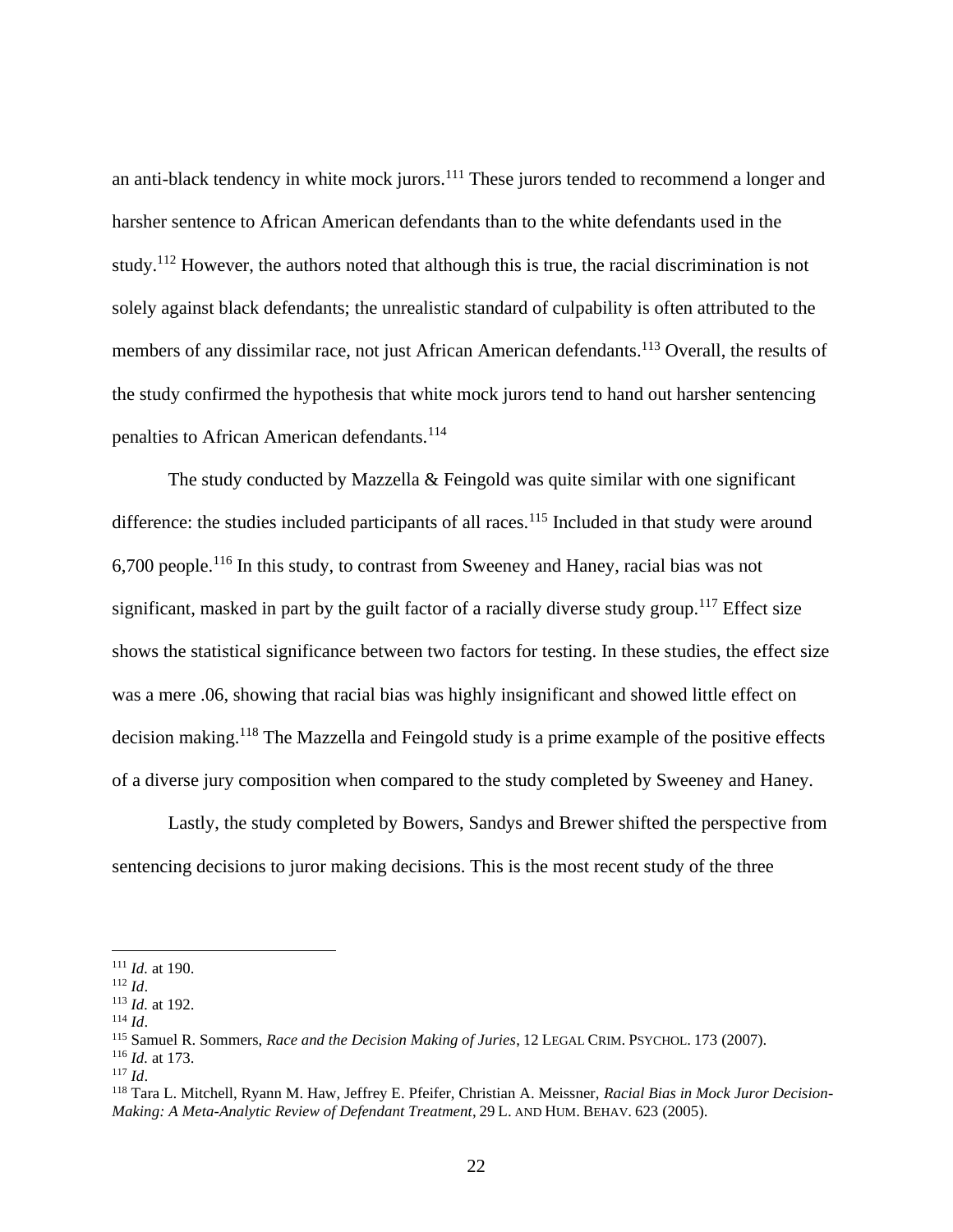discussed. The data for this study was received form the Capital Jury Project.<sup>119</sup> This project interviewed jury members who served on capital trials across the country.<sup>120</sup> Fourteen states were included: Alabama, California, Florida, Georgia, Indiana, Kentucky, Louisiana, Missouri, North Carolina, Pennsylvania, South Carolina, Tennessee, Texas, and Virginia.<sup>121</sup> This study set itself apart from others when it utilized raw data from jurors that served on real trials rather than mock jurors, significantly increasing its credibility and applicability. A little over one thousand participants' information was used in this study from a total of three hundred and fifty-three trials.<sup>122</sup> As part of the interviews, jurors were asked about their descriptions of the defendant, feelings about the defendant's family, how the defendant regarded his family, their consideration of mitigating circumstances, and their responses to levels of aggravation.<sup>123</sup> The study concluded that white jurors were more likely to view African American defendants as dangerous and unlikely to feel guilty for their actions.<sup>124</sup> This was specifically true for white male jurors,  $63.3\%$ of whom viewed black defendants as more dangerous.<sup>125</sup> White jurors were also less likely to consider mitigating circumstances in coming to their conclusions throughout trial by a fortypoint difference between white jurors and black jurors.<sup>126</sup> This finding is statistically significant by a p value of .054.<sup>127</sup> Black male jurors, on the other hand, were more likely to feel empathy

<sup>119</sup> William J. Bowers, Marla Sandys, Thomas W. Brewer, *Crossing Racial Boundaries: A Closer Look at the Roots of Racial Bias in Capital Sentencing when the Defendant is Black and the Victim is White*, 53 DEPAUL L. REV. 1499 (2004). <sup>120</sup> *Id.* at 1499.

<sup>121</sup> *Id*.

<sup>122</sup> *Id.* at 1500. <sup>123</sup> *Id*.

<sup>124</sup> *Id.* at 1508. <sup>125</sup> *Id.* at 1509.

<sup>126</sup> Samuel R. Sommers, *Race and the Decision Making of Juries*, 12 LEGAL CRIM. PSYCHOL. 178 (2007).

<sup>127</sup> William J. Bowers, Marla Sandys, Thomas W. Brewer, *Crossing Racial Boundaries: A Closer Look at the Roots of Racial Bias in Capital Sentencing when the Defendant is Black and the Victim is White*, 53 DEPAUL L. REV. 1516 (2004).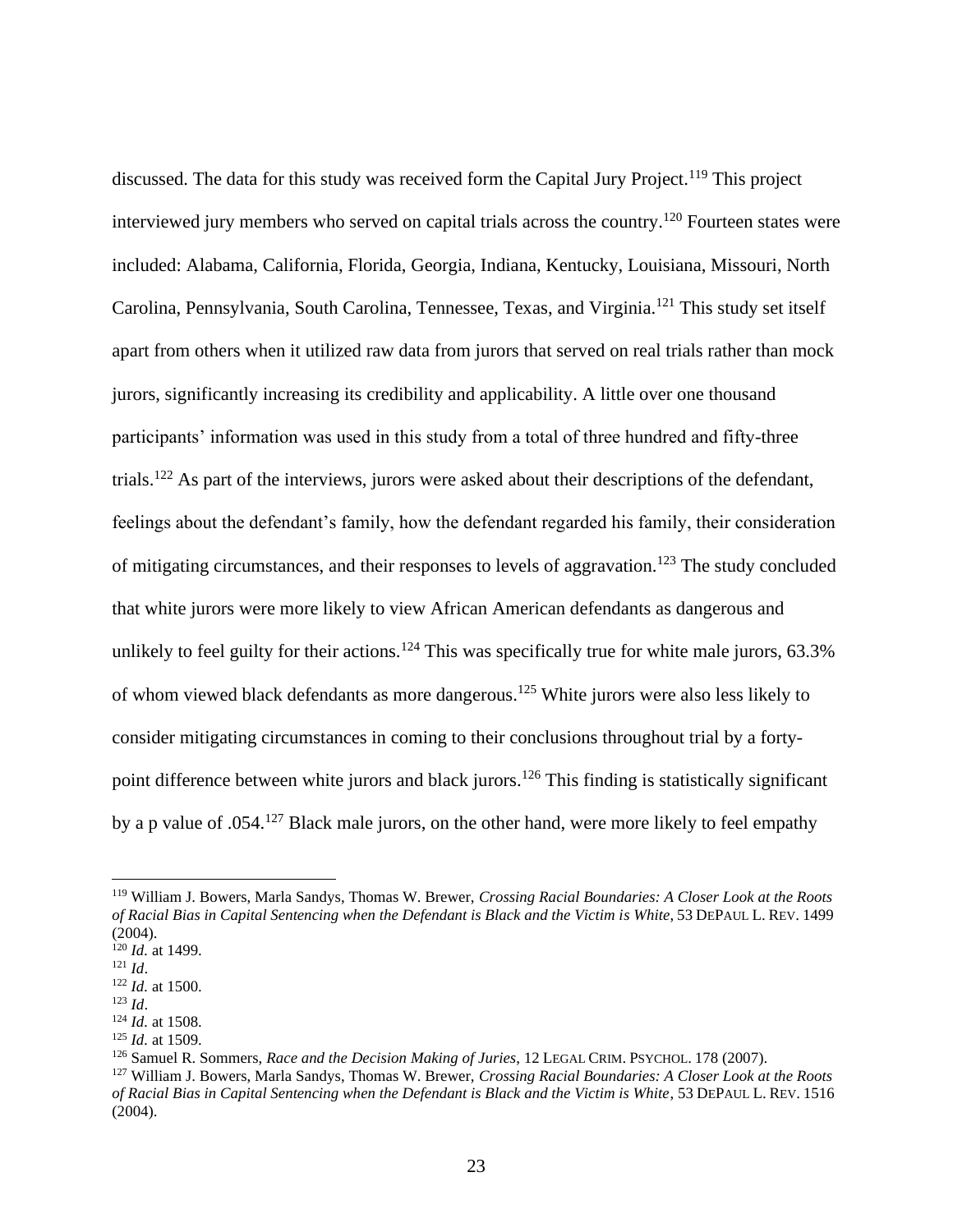for the defendant and the defendant's family by a thirty-point difference between black male jurors and every other subject category.<sup>128</sup> The study overall had more realistic and accurate responses than any other study as they included participants who sat on a legitimate trial, rather than listening or reading a mock trial.

While some studies yield statistically insignificant results, others find a strong probability of white juror bias when it comes to decision making. However, the majority of studies agree that juror race has some effect on juror decision making, almost always a negative one for African American defendants. The effects of jury composition have yet to be studied extensively and would tend to replicate the study conducted by Bowers, Sandys and Brewer as they are one of the few studies on juror decision making to take into consideration data from both black and white participants. An even smaller amount of data has been collected on jurors of races that are not black or white, such as Latinos or Asian-Americans. This research should be conducted in the future to expand the true impact of a defendant's race on juror decision making.

#### **Victim Race**

<span id="page-24-0"></span>Another factor that researchers have focused on to assess juror decision making is the race of the victim. Based on research conducted by the Death Penalty Information Center, there have been two hundred and ninety-one executions where the defendant was black, and the victim was white since 1976.<sup>129</sup> When those are reversed, the statistics are shockingly low in comparison. Of all of the cases where there have been white defendants perpetrating a black victim, there have

<sup>128</sup> *Id.* at 1513.

<sup>129</sup> *Executions by Race and Race of Victim*, DEATH PENALTY INFORMATION CENTER 1 (2019).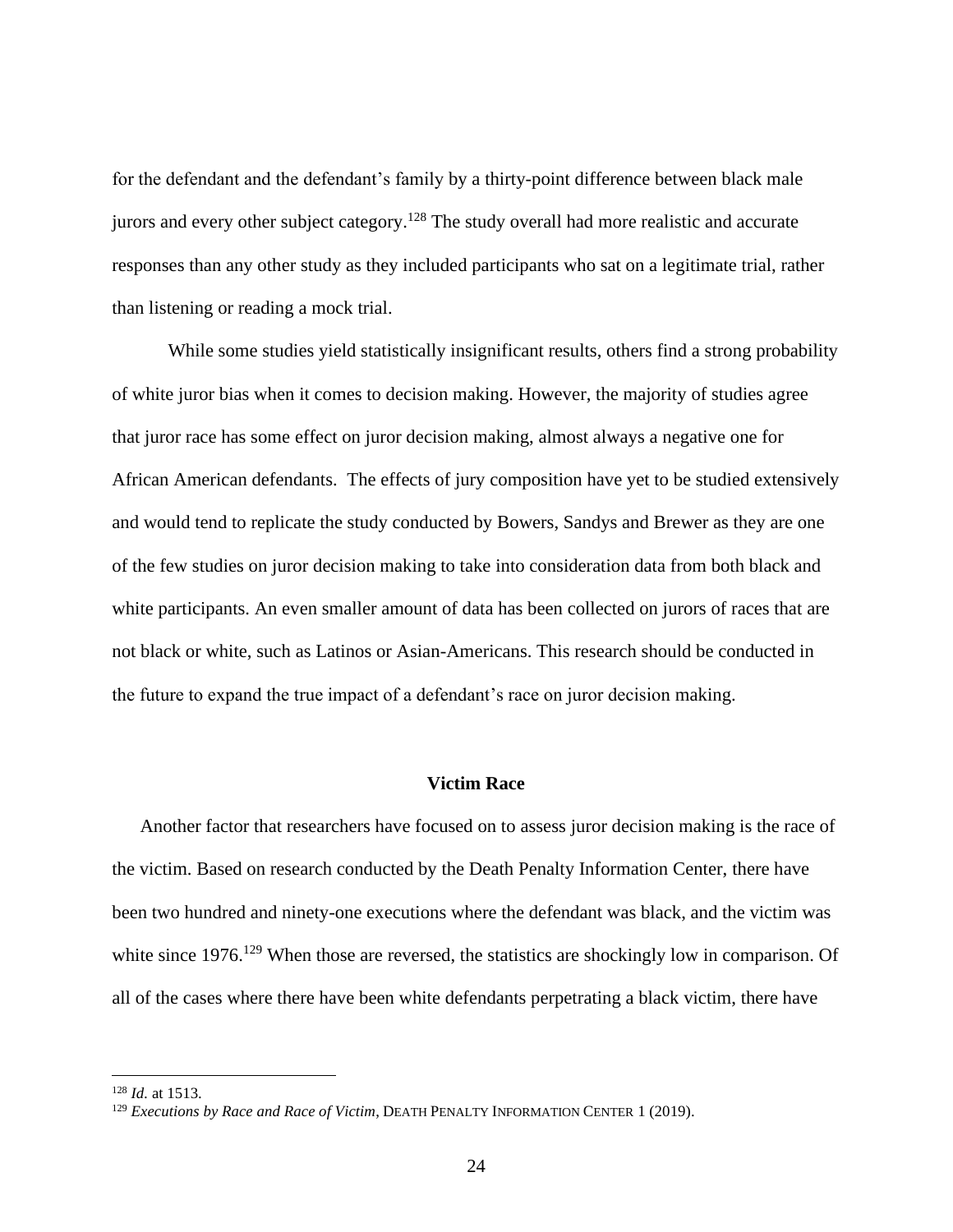been only twenty-one executions – a statistic that is one hundred and thirty-nine percent lower than the rate at which juries execute black defendants convicted of killing white victims.<sup>130</sup>

In 2004, Holcomb, Williams and Demuth conducted a study to investigate the effects of a victim's race on death penalty sentencing. $131$  The result of the study showed that white female victims were disproportionately represented in cases where defendants were given the death penalty when compared to their actual number of homicides.<sup>132</sup>

The focus of the Holcomb, Williams and Demuth study was narrow, including only homicides in Ohio. The data was gathered from the Federal Bureau of Investigation's Supplemental Homicide Reports from 1981-1997.<sup>133</sup> After analyzing the sentences and demographics for each case, they found disparity in how defendants of any race who kill white victims and black victims were punished. Defendants who were prosecuted for killing white victims were 1.766 times more likely to receive the death penalty than non-white victims.<sup>134</sup> This finding was statistically significant ( $p < .01$ ).<sup>135</sup> A defendant who kills a black male victim has only a twenty-two percent chance of receiving the death penalty, which is seventy-eight percent less than a white female victim. <sup>136</sup> To contrast, black victims are less likely to receive the justice than white victims receive through sentencing. $137$ 

<sup>130</sup> *Id*.

<sup>131</sup> Jefferson E. Holcomb, Marian R. Williams, Stephen Demuth, *White Female Victims and Death Penalty Disparity Research*, 21 JUST. Q. 876 (2004).

<sup>132</sup> *Id.* at 891.

<sup>133</sup> *Id.* at 887.

<sup>134</sup> *Id.* at 892. <sup>135</sup> *Id*.

<sup>136</sup> *Id*.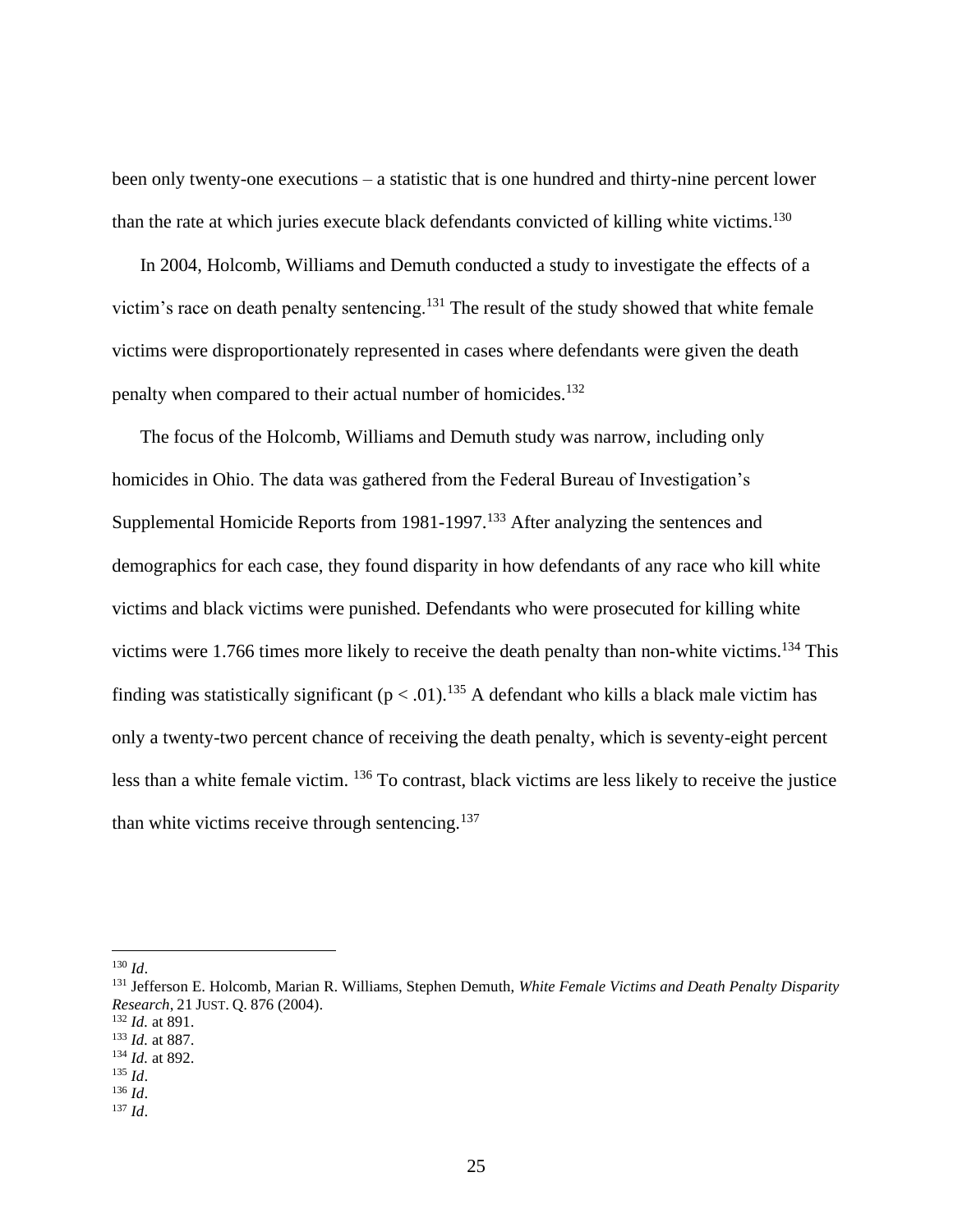#### **Strength of Evidence**

<span id="page-26-0"></span>The final factor most often studied by sociologists involves the quantity of evidence admitted at trial. This factor is a control factor, and it is presumed that in cases where evidence is the strongest, jurors can confidently rely on the information in front of them.<sup>138</sup> In cases where convincing evidence is lacking, jurors may resort to other factors to render their decisions.<sup>139</sup> Regardless of how much trial is offered by the prosecution and defense at trial, the basis of every trial is evidence. The evidence of a trial will make or break a case. The strength of evidence is important to jurors and tends to effect whether the defendant's race will become an extralegal  $factor.<sup>140</sup>$ 

In 1979, Ugwuegbu completed a study showing the impact of strength of evidence on juror decision making.<sup>141</sup> Until Ugwuegbu's study, strength of evidence was not a control factor studied extensively.<sup>142</sup> Studies have been completed in civil cases or in general criminal cases, but not with regards to the effects of strength of evidence on racial biases in juror decision making.<sup>143</sup> Both black mock jurors and white mock jurors participated in this study; however, the two test groups remained separate.<sup>144</sup> The variables included the defendant's race, the victim's race and the strength of evidence.<sup>145</sup> Ugwuegbu studied whether the lack of culpable evidence would result in mock jurors relying on race in determining outcomes.<sup>146</sup> Ugwuegbu conducted a

- <sup>141</sup> *Id.* at 133. <sup>142</sup> *Id.* at 135.
- <sup>143</sup> *Id*.
- <sup>144</sup> *Id.* at 133.

<sup>138</sup> Denis Chimaeze E. Ugwuebu, *Racial and Evidential Factors in Juror Attribution of Legal Responsibility*, 15 J. OF EXPERIMENTAL SOC. PSYCHOL. 133 (1979).

<sup>139</sup> *Id.* at 135.

<sup>140</sup> *Id.* at 139.

<sup>145</sup> *Id*.

<sup>146</sup> *Id.* at 135.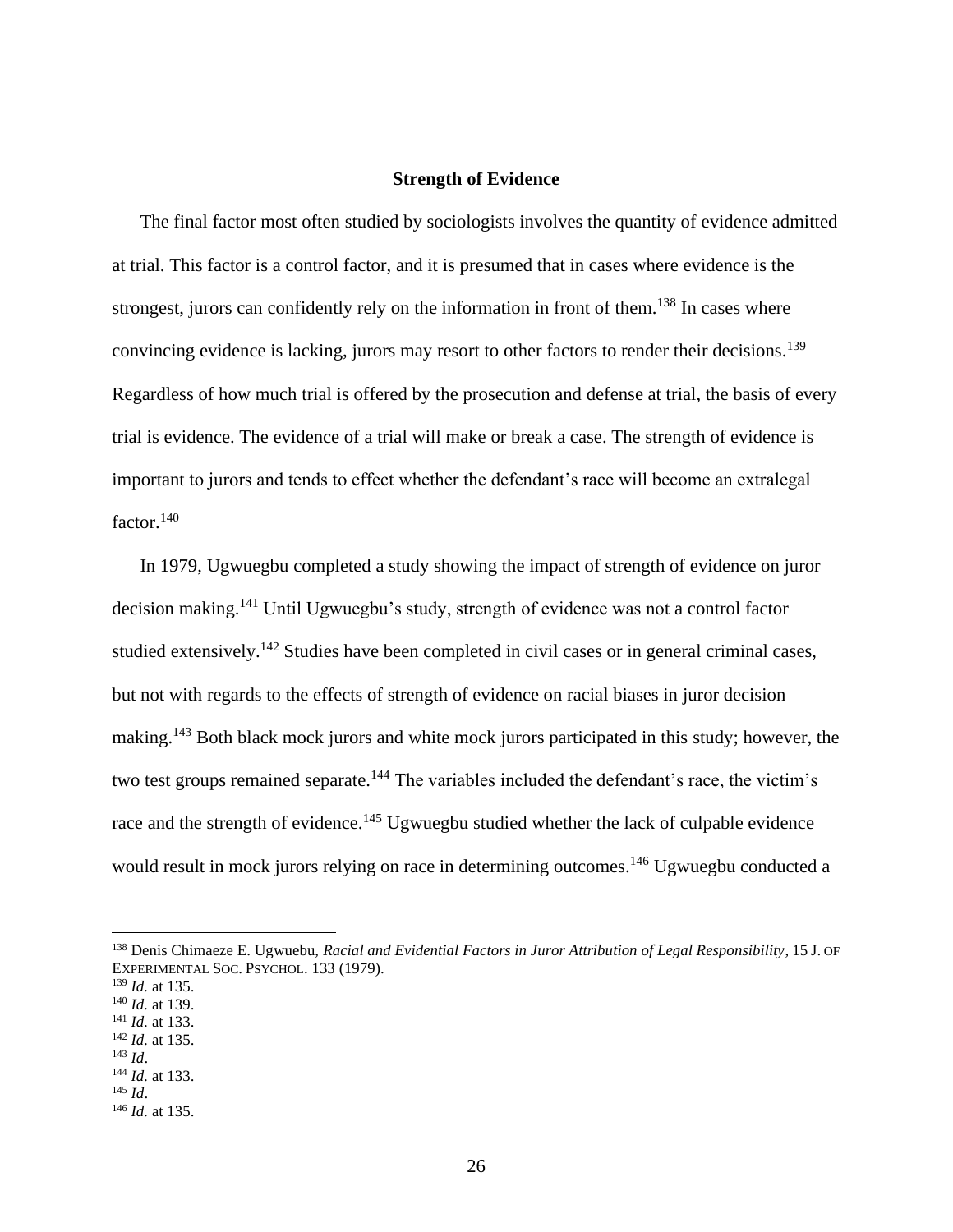controlled experiment with two different study groups.<sup>147</sup> Group one involved two hundred fortyfour white undergraduate students while group two involved one hundred eighty-six black undergraduate students.<sup>148</sup> By creating these subject groups, interracial juror decision making was not studied.<sup>149</sup>

The first experiment involved only white undergraduate students.<sup>150</sup> The control group was given a scenario involving race-neutral case briefs and asked to analyze the culpability of the defendant.<sup>151</sup> The results showed only one significant effect that skewed the results: sex of the participant.<sup>152</sup> Males tended to need more evidence to come to conclusions about culpability in the control group.<sup>153</sup> In experimental portion of the study, the mock jurors read different case briefs with different variables throughout the groups.<sup>154</sup> The crime used throughout the study was aggravated and forcible rape of a girl, with the race of the defendant and victim shifting throughout the different study groups.<sup>155</sup> One of the variables included strength of evidence.<sup>156</sup> Strength of evidence was evaluated by creating three categories: near-zero, marginal, and strong.<sup>157</sup> Near zero was defined as a trial with minimal evidence that the defendant in fact committed the crime that he was being charged with.<sup>158</sup> Questions were raised as to whether the defendant was guilty through a prosecution witness stating that the defendant was not the person

- <sup>148</sup> *Id.* at 136, 141.
- <sup>149</sup> *Id.* at 136. <sup>150</sup> *Id*.
- <sup>151</sup> *Id*.
- <sup>152</sup> *Id*.
- <sup>153</sup> *Id*.
- <sup>154</sup> *Id*.
- <sup>155</sup> *Id.* at 137.
- <sup>156</sup> *Id*.
- <sup>157</sup> *Id*. <sup>158</sup> *Id*.

<sup>147</sup> *Id.* at 136.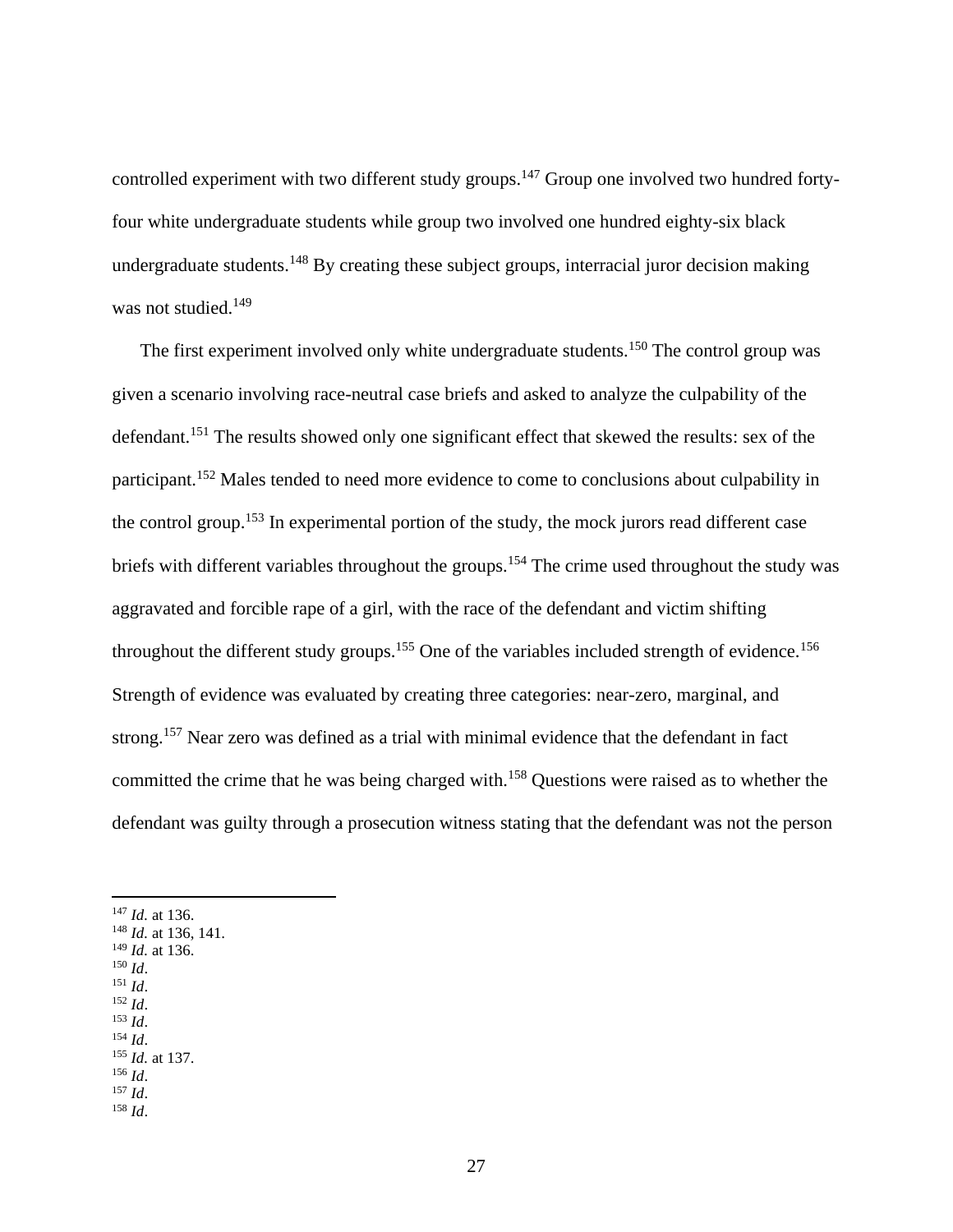who committed the assault.<sup>159</sup> Marginal evidence was defined as doubtful evidence that was created by introducing a positive victim identification and testimony of the defendant's persistent denial of committing the crime.<sup>160</sup> Strong evidence was defined as a positive victim identification, police testimony of a confession, and the defendant testifying that the victim was "asking for it."<sup>161</sup> The results showed that when evidence is at one extreme, either strong evidence or close to no evidence, the defendant's race played little to no role in determining culpability.<sup>162</sup> However, the level of evidence that was marginal altered the way jurors perceived the defendant's culpability.<sup>163</sup> When there is some, but not enough evidence, black defendants become more likely to be found culpable than white defendants.<sup>164</sup> These results were found to be statistically significant ( $p < .05$ ).<sup>165</sup> However, this experiment included only white participants.<sup>166</sup>

The second experiment included only black undergraduate student participants.<sup>167</sup> Every other aspect of the experimental study was identical to the first experiment.<sup>168</sup> The results of the second experiment were not inconsistent with the results of the first experiment. When evidence was marginal, black mock jurors tend to find white defendants more culpable than black defendants.<sup>169</sup> However, there was one difference between the results of the white mock jurors and the black mock jurors. Black mock jurors, in addition to finding white defendants more

<sup>159</sup> *Id*.

<sup>160</sup> *Id*.

- <sup>161</sup> *Id*.
- <sup>162</sup> *Id.* at 139. <sup>163</sup> *Id*.
- <sup>164</sup> *Id*.
- <sup>165</sup> *Id.* at 140.
- <sup>166</sup> *Id.* at 136.
- <sup>167</sup> *Id.* at 141.
- <sup>168</sup> *Id*.

<sup>169</sup> *Id.* at 142.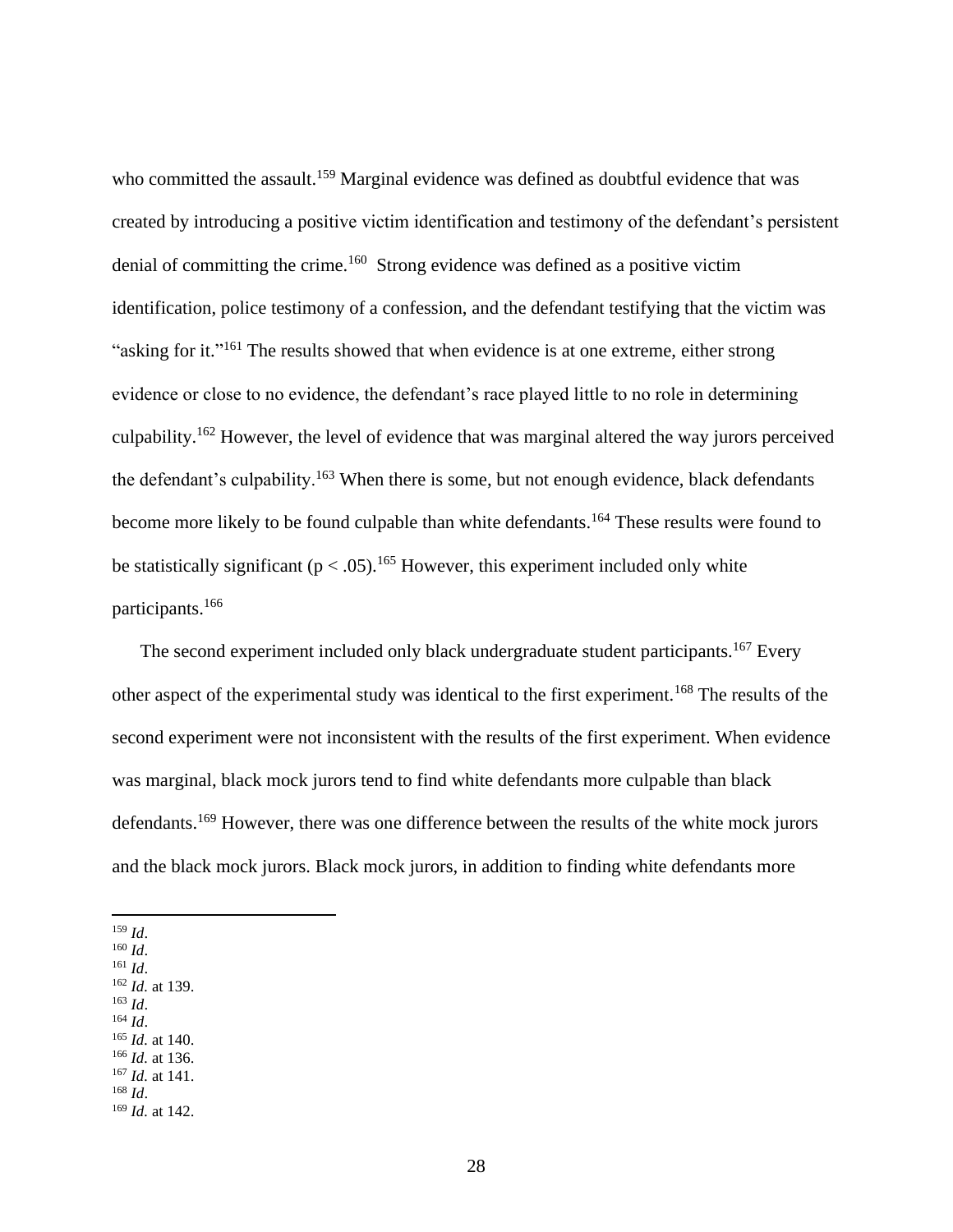culpable when there is marginal evidence, granted less harsh decisions of culpability, even when there was strong evidence against the black defendants.<sup>170</sup> This result was statistically significant  $(p < .05).^{171}$ 

#### **Liberation Hypothesis**

<span id="page-29-0"></span>In 1966, researchers Kalven and Zeisel developed a theory aimed at explaining jury decisions that resulted in racial disparities: the liberation hypothesis.<sup>172</sup> According to this hypothesis, when the evidence in a case is contradictory, confusing, or weak, jurors feel "liberated" to look to extra-legal factors to make their verdict and sentencing decisions.<sup>173</sup> The main extra-legal factors studied that tend to affect juror decisions were the race of the defendant, the race of the victim, and the severity of the case.<sup>174</sup>

Twenty-two years after the liberation hypothesis was created, Barnett, a researcher set out to apply the liberation hypothesis to capital cases, developed a scale to quantify the seriousness of cases.<sup>175</sup> When ranking capital cases, Barnett categorized the variables into three groups: the level of certainty jurors have that the defendant is guilty, characteristics of the victim, and the severity or heinousness of the crime.<sup>176</sup> The results of Barnett's study showed that in cases where jurors could be confident in their decisions, the effects of the white victim/ black defendant dyad

<sup>170</sup> *Id*.

<sup>171</sup> *Id*.

<sup>172</sup> Beth E. Bjerregaard, M. Dwayne Smith, John K. Cochran, and Sondra J. Fogel, *A Further Examination of the Liberation Hypothesis in Capital Murder Trials*, 63 CRIME AND DELINQUENCY 1018 (2017).  $173$  *Id.* <sup>174</sup> *Id*. at 1019.

<sup>175</sup> *Id*.

<sup>176</sup> *Id*.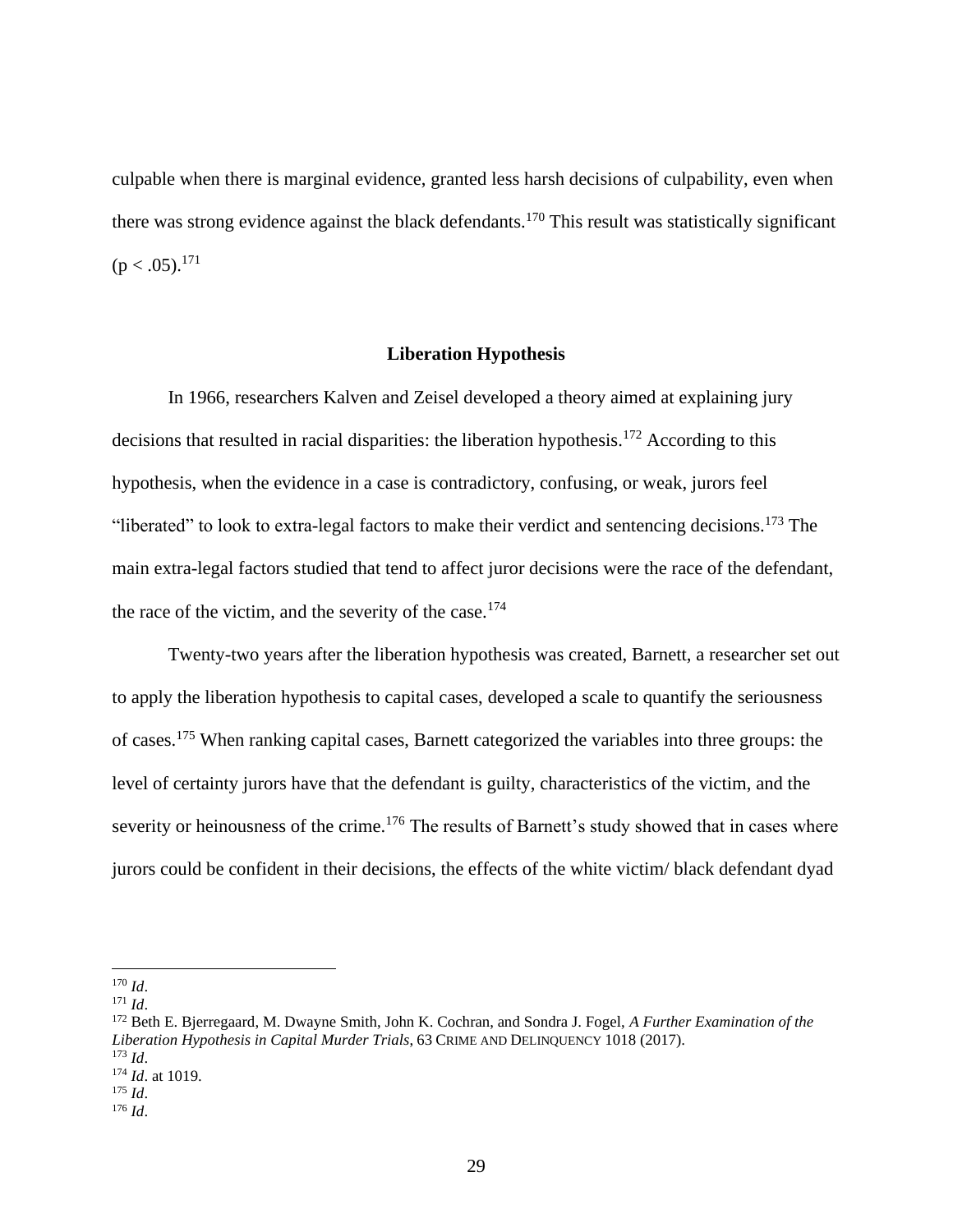were not significant.<sup>177</sup> To contrast, in cases where the evidence was contradictory or weak, racial disparities in sentencing became significant.<sup>178</sup> Barnett's study confirmed Kalven and Zeisel's liberation hypothesis by showing that when evidence was marginal, jurors looked to extralegal factors.<sup>179</sup>

<sup>177</sup> *Id*. <sup>178</sup> *Id*. <sup>179</sup> *Id*. at 1018.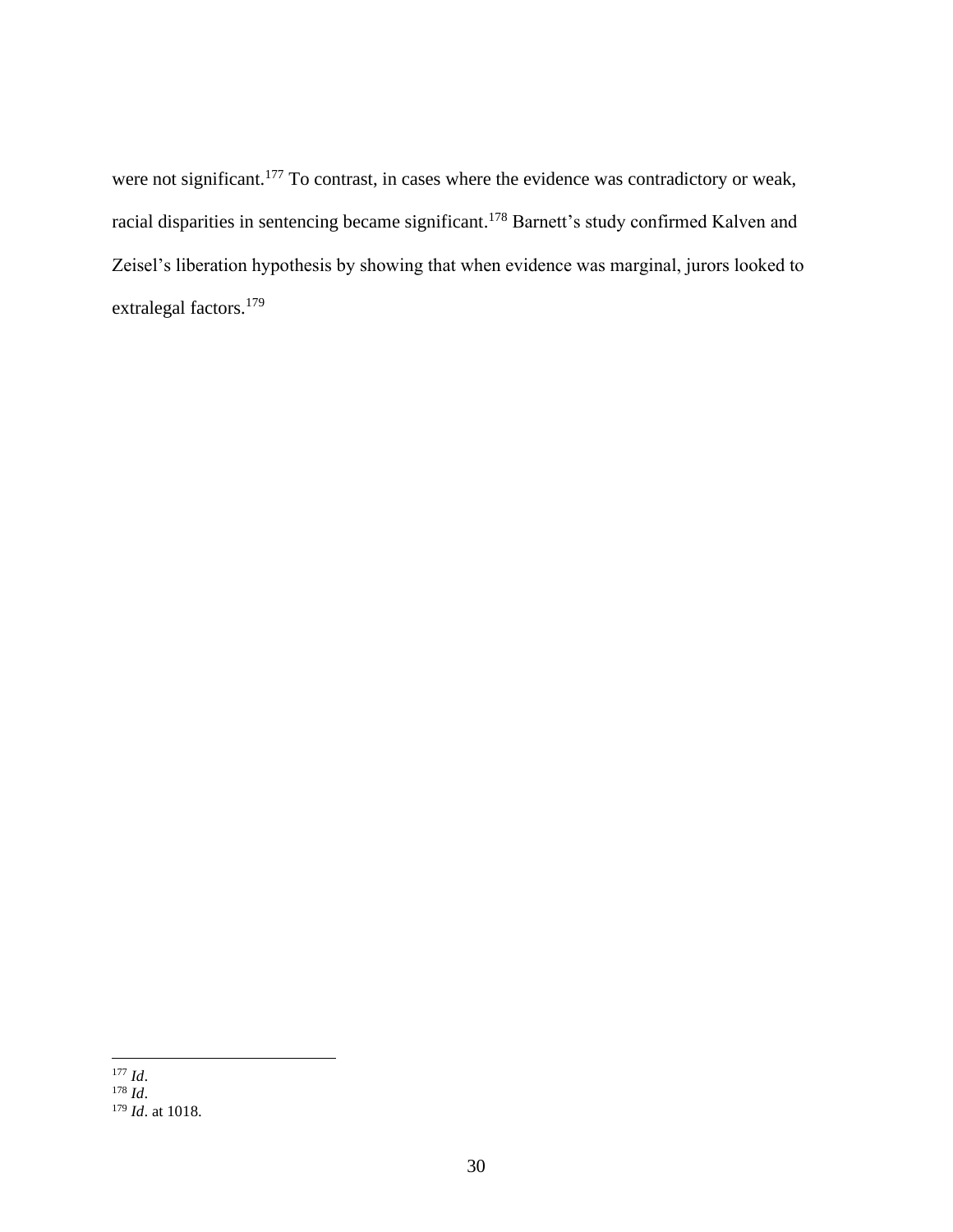# **V. Reforming Jury Selection in Capital Cases**

<span id="page-31-0"></span>As findings of racial biases continue to emerge in sociolegal research, it becomes jarringly apparent that a solution must be found to address these problems including the impacts of defendant race, victim race, and strength of evidence at trial. As recently as 2000, scholars have focused on reducing racial biases in jury selection.<sup>180</sup> A few solutions have emerged that may be quickly and effectively implemented in capital cases across the country: diverse jury composition and simplified jury instructions.<sup>181</sup> Most importantly, an implicit bias test was created that can help protect African American defendants from juror biases that the average juror would not admit to willingly.

#### **Diverse Jury Composition**

<span id="page-31-1"></span>One factor significantly alters the likelihood of an African American defendant being sent to death row – jury composition.<sup>182</sup> The Supreme Court has noted this as an important factor for consideration when creating a fair trial when deciding *Batson v. Kentucky* in 1986.<sup>183</sup> As written by Justice Powell in the opinion for *Batson v. Kentucky*,

The Equal Protection Clause guarantees the defendant that the State will not exclude members of his race from the jury venire on account of race, or on the false assumption that members of his race as a group are not qualified to serve as iurors.<sup>184</sup>

<sup>180</sup> William J. Bowers, Benjamin D. Steiner, Marla Sandys, *Death Sentencing in Black and White: An Empirical Analysis of the Role of Jurors' Race and Jury Racial Composition*, 3 J. OF CONST. L. 174-274 (2001). <sup>181</sup> *Id*. at 174.

<sup>182</sup> David M. Flores, *Mechanisms of Moral Disengagement in Capital Juror Decision Making: An Empirical Examination* 66 (May 2010).

<sup>183</sup> *Batson v. Kentucky*, 476 U.S. 80 (1986).

<sup>184</sup> *Id.* at 80.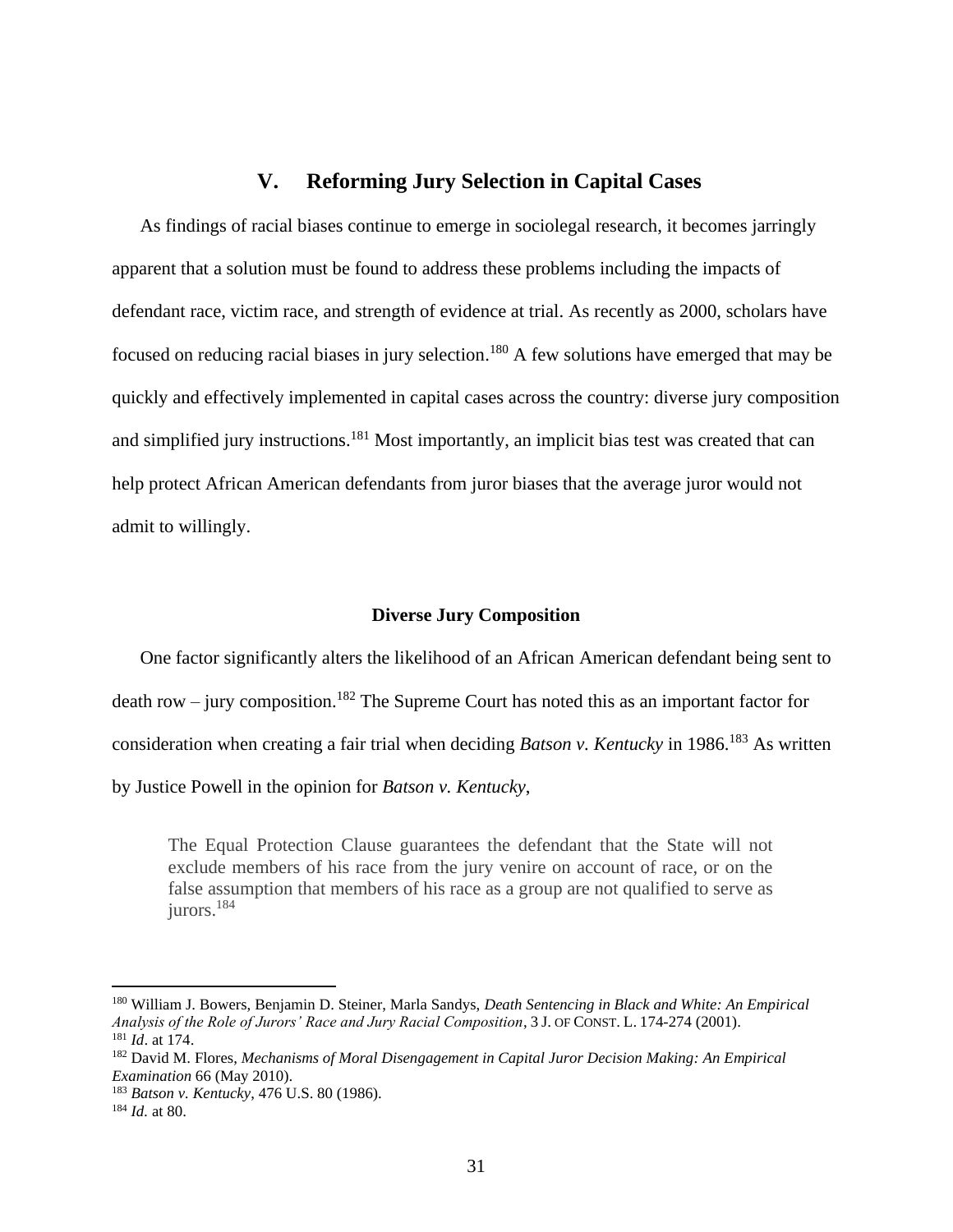In 2001, Bowers, Steiner and Sandys conducted a study on jury composition's effect on sentencing outcomes to confirm the data already presented on death sentence reform. <sup>185</sup> The study was based on the Capital Jury Project, which interviewed trials across the country, including 1,115 jurors from a total of fourteen states.<sup>186</sup> By using this data, the study was completed with a statistically significant population whose answers are highly credible as each participant was an jury member on a real trial rather than being a mock juror. The study pronounced two statistically significant patterns with regards to jury composition:

- 1. A jury composed of a white majority is associated with a higher likelihood of receiving a death penalty in black defendant/white victim cases.
- 2. A jury composed of at least one black juror tended to increase the likelihood of imposing a life sentence as opposed to a death sentence.<sup>187</sup>

When it comes to jury composition, these are two main effects that greatly impact the outcome of a trial and sentencing are consistent from study to study.<sup>188</sup> These are known as the "white male dominance" and the "black male presence" effects.<sup>189</sup> When the number of white male jurors remains at four, the likelihood of a death sentence is fairly  $low - a$  twenty-three percent chance; however, when that number changes from four to five white male jurors, there is a forty-point increase, making it sixty-three percent likely that the defendant will be sentenced to death.<sup>190</sup> This is known as the white male dominance effect.<sup>191</sup> The black male presence, on the

<sup>185</sup> Bowers, Steiner, Sandys, *supra*, note 180 at 174.

<sup>186</sup> *Id.* at 189.

<sup>187</sup> *Id*. at 189.

<sup>188</sup> Flores, *supra*, note 182 at 66.

<sup>189</sup> *Id.* at 66.

<sup>190</sup> *Id*.

<sup>191</sup> *Id*.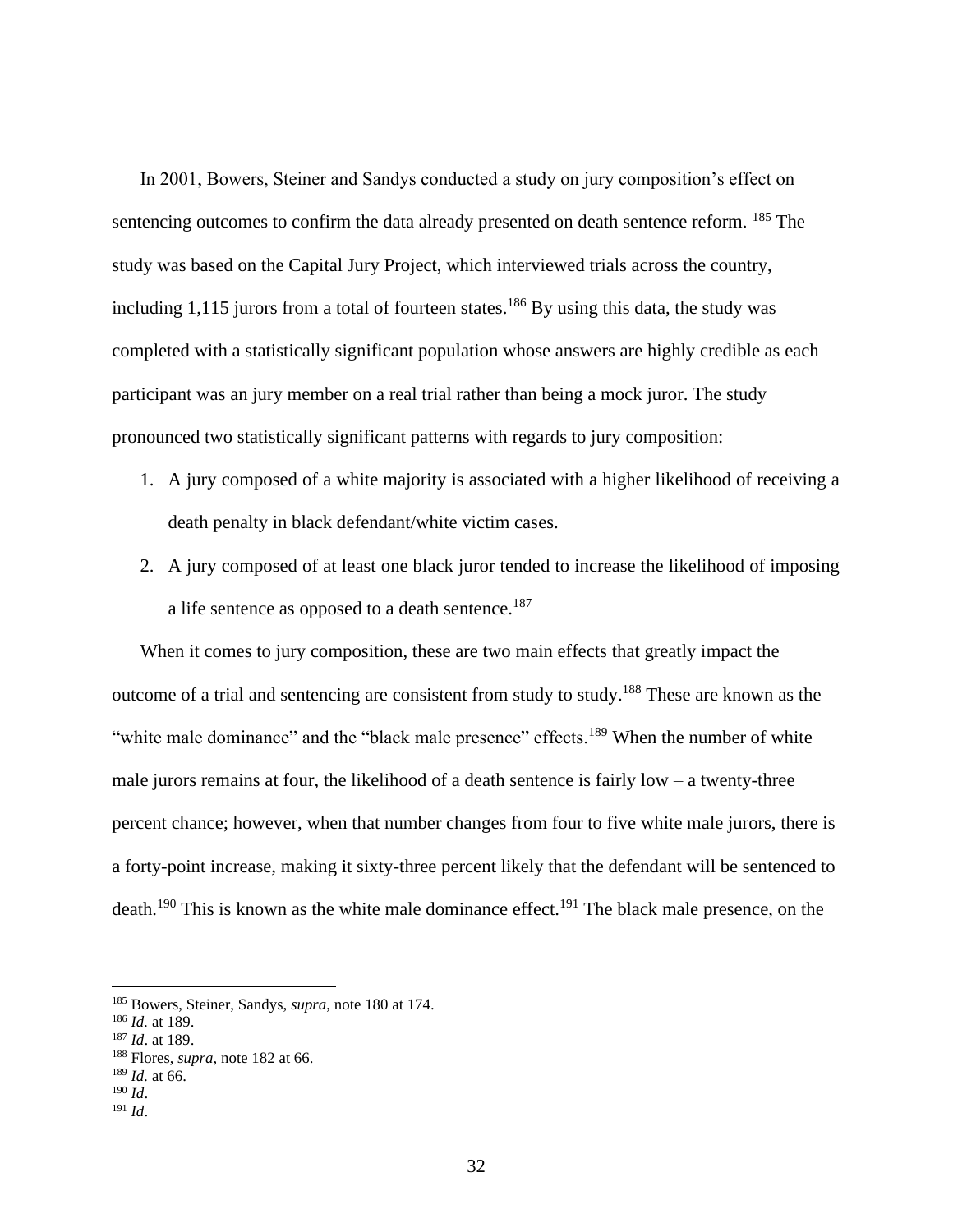other hand, has the opposite effect. Although not as significant of an increase as the white male dominance, the introduction of one black male juror increases the likelihood of a life sentence by thirty-four percent.<sup>192</sup>

#### **Simplified Jury Instructions**

<span id="page-33-0"></span>Multiple studies note a second factor as greatly impacting what leads jurors to disproportionately sentence African American defendants to the death penalty: incomprehensible jury instructions.<sup>193</sup> Although studied since the late seventies, there is still an overwhelming level of complexity to jury instructions that inhibits a jury's ability to accurately and effectively render verdicts in capital cases.<sup>194</sup> The study included one hundred and twenty participants, including fifty-eight white participants and sixty-two non-white participants.<sup>195</sup> All participants were jury eligible.<sup>196</sup> The researchers hypothesized that racial bias would be reduced against black defendants in participants who received simplified jury instructions.<sup>197</sup> Those who received a standard version of jury instructions would, in theory, be more likely to impose the death sentence.<sup>198</sup> The independent variables included in the study were defendant race and type of jury instruction, the standard instruction or the simplified instruction.<sup>199</sup>

The results of the study confirmed the researchers' hypotheses: when jurors were given the standard jury instructions that were more complex and harder to understand, they were more

<sup>192</sup> *Id*.

<sup>193</sup> Netta Shaked-Schroer, M.A., Mark Costanzo, Ph. D., Amy Marcus-Newhall, Ph.D., *Reducing Racial Bias in the Penalty Phase of Capital Trials*, 26 BEHAV. SCI. L., 603 (2008).

<sup>194</sup> *Id.* at 605-606. See also, Charrow, Charrow, *Making Legal Language Understandable: A Psycholinguistic Study of Jury Instructions*, 79 COLUMBIA L. REV. 1306-1374 (1979); Wiener, Pritchard, Weston, *Comprehensibility of Approved Jury Instructions in Capital Murder Cases*, 80 J. OF APPLIED PSYCHOL. 455-467 (1995). <sup>195</sup> *See id.* at 607.

<sup>196</sup> *Id*.

<sup>197</sup> *Id*.

<sup>198</sup> *Id*.

<sup>199</sup> *Id*.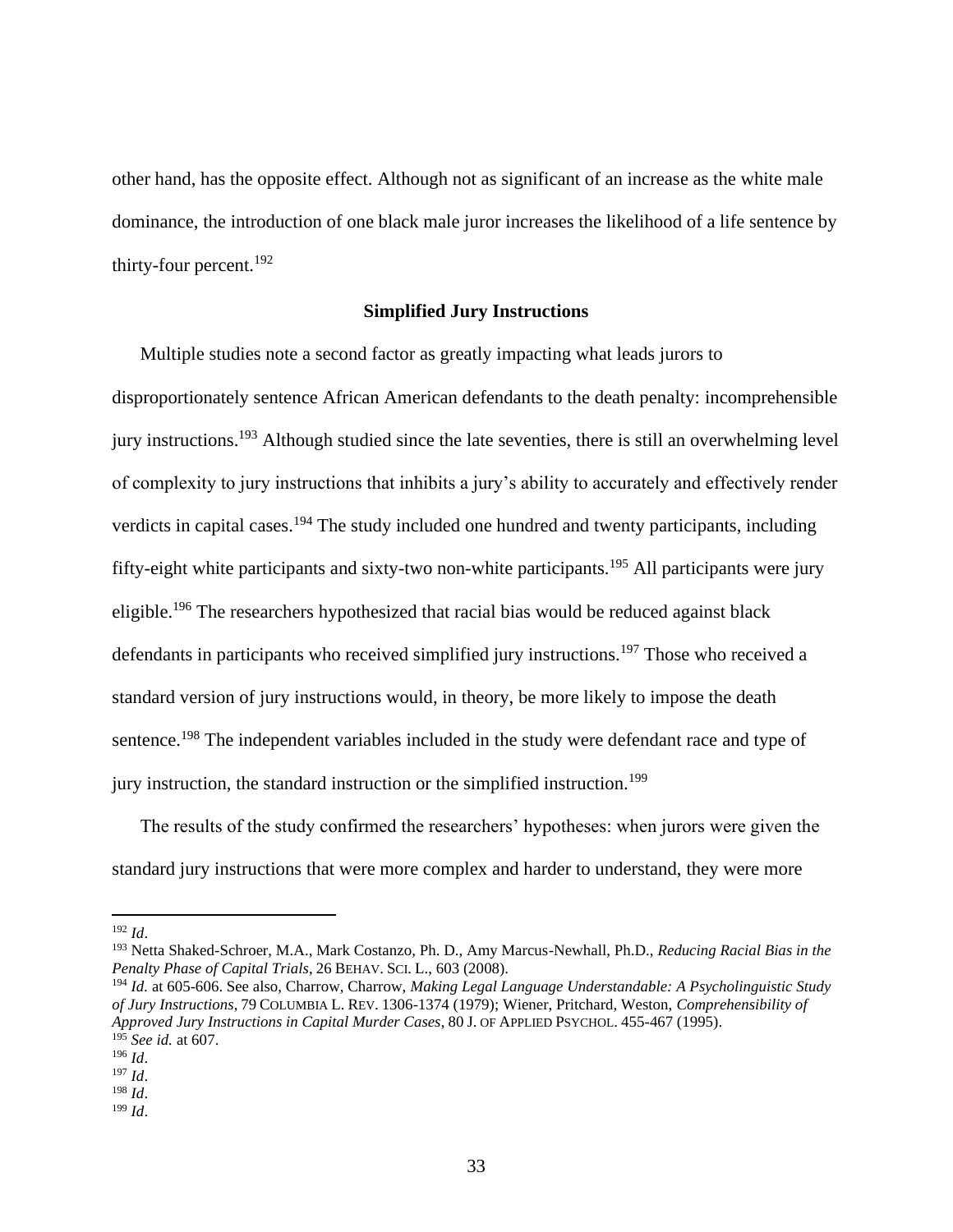likely to impose the death penalty.<sup>200</sup> Not only was it less likely that jurors imposed the death penalty with the simplified instructions, but the simplified instructions also reduced the racial disparity that occurs between white jurors and black jurors.<sup>201</sup> When the jurors used simplified instructions, the difference in sentencing patterns between white and non-white jurors disappeared almost entirely when deciding what sentence should be imposed for a black defendant.<sup>202</sup>

#### **Implicit Bias Testing**

<span id="page-34-0"></span>While many studies on juror decision making focus on racial biases exhibited by jurors during voir dire, explicit bias is unlikely to be the sole cause of racial discrimination during capital trials. <sup>203</sup> Instead, researchers now look to implicit bias for answers on why racial disparities occur throughout verdicts and sentencing.<sup>204</sup> Implicit bias, as opposed to explicit bias, is an unconscious attitude towards a certain type of person based on assessment of a person's characteristics.<sup>205</sup> These types of biases tend to stem from stereotypes and cognitive processes throughout one's life.<sup>206</sup> Because these attitudes are unconscious, they pose a different type of danger to African American defendants; they are difficult to identify and eliminate through jury selection.

<sup>200</sup> *Id.* at 609.

<sup>201</sup> *Id*.

<sup>202</sup> *Id*.

<sup>203</sup> Katheryn Russell-Brown, *The Academic Swoon Over Implicit Racial Bias*, 15 DU BOIS R. 185 (2018).

<sup>204</sup> *Id*.

<sup>205</sup> *Id*. at 186.

<sup>206</sup> *Id*.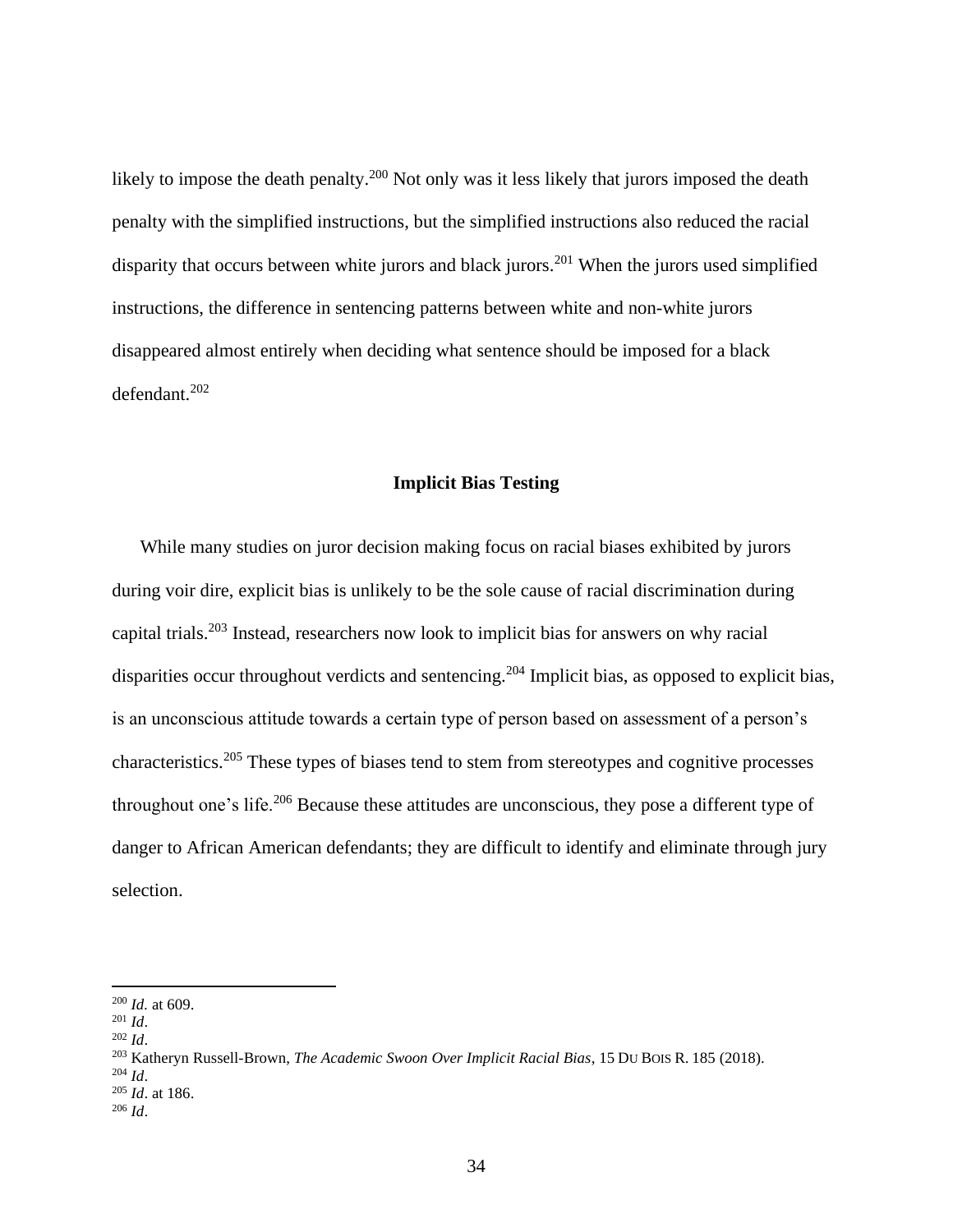In 1998, a group of scientists founded Project Implicit, a research organization aimed at studying implicit biases.<sup>207</sup> Through their work, the Implicit Assessment Test (IAT) was created to identify participants' unconscious biases.<sup>208</sup> While taking the test, participants categorize adjectives with either a good or bad connotation with concepts, race in this case.<sup>209</sup> The test is meant to be taken as quickly as possible so that participants do not have time to think about what belongs there, which would instead indicate explicit bias.<sup>210</sup> Since the year 2000, courts have used the Implicit Assessment Test one hundred and twelve times in different parts of trial and sentencing.<sup>211</sup>

The research gained from those cases confirmed the researchers' hypothesis about racial implicit bias being alive and well in the criminal justice system.<sup>212</sup> Mark Bennett, a U.S. District Court judge, is a prime example of the Court making attempts at eliminating implicit bias.<sup>213</sup> In 2010, Judge Bennett began using the Implicit Assessment Test with jurors by explaining the test and encouraging jurors to take the test and take the results into consideration throughout the course of trial.<sup>214</sup> Since he began this practice, Judge Bennett advocates for acknowledging and attempting to eliminate implicit bias through the Implicit Assessment Test. $^{215}$ 

 $^{207}$ About Us, PROJECT IMPLICIT (2011), https://www.projectimplicit.net/about.html.

<sup>208</sup> Katheryn Russell-Brown, *The Academic Swoon Over Implicit Racial Bias*, 15 DU BOIS R. 186 (2018).

<sup>209</sup> *Id*. at 187.

<sup>210</sup> *Id*.

 $^{211}$  *Id.* <sup>212</sup> *Id*.

<sup>213</sup> *Id*.

<sup>214</sup> *Id*.

<sup>215</sup> Judge Mark W. Bennett, *Unraveling the Gordian Knot of Implicit Bias in Jury Selection: The Problems of Judge-Dominated Voir Dire, the Failed Promise of Batson, and Proposed Solutions*, 4 HARVARD L. & POLICY R. 170 (2010).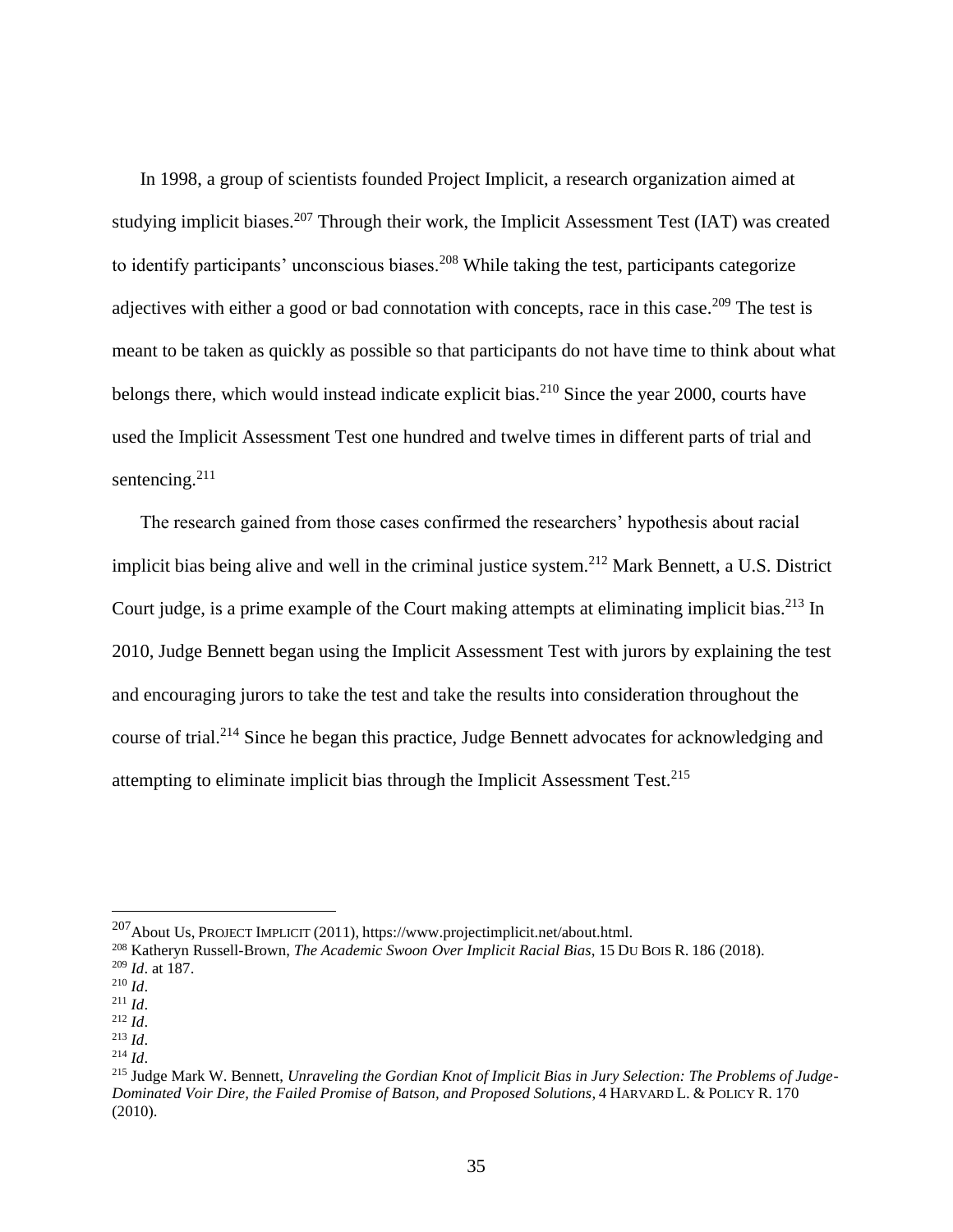# **VI. Conclusion**

<span id="page-36-0"></span>In 1972, the Court began to review the death penalty within the context of the Eighth Amendment for African American defendants. By holding in *Furman v. Georgia* that the death penalty could not be applied in a way that is not arbitrary or discriminatory, the Court showed that African Americans could not be treated differently throughout the process of the criminal legal system.<sup>216</sup> However, this decision was evidently not sufficient to curtail discrimination in jury selection.

The Court took the first step in reforming jury selections, in *Turner v. Murray*, by holding that jury selection that questioning of potential jurors on their racial biases may be permitted.<sup>217</sup> The Court decided this holding due to "the fact that the crime charged involved interracial violence...and the special seriousness of improper sentencing in a capital jury case."<sup>218</sup>

Justice for African American defendants occurs when jury composition reflects an actual jury of one's peers – not a jury dominated by white men that is hand-picked by prosecutors. The key to reforming the criminal justice system for African Americans is allowing a jury composition that reflects not only the majority, but also the minorities of their community. To do this, the Supreme Court must allow voir dire based on racial prejudice and remand district level trials that exclude African American jurors. Furthermore, Court should impose a ban on juries that are composed of exclusively white jurors. Lastly, before the jury is sworn, judges should explain and administer the Implicit Administration Test to prospective jurors. In doing so, judges could minimize the influence of implicit bias within capital trials for African American defendants and

<sup>216</sup> *Furman v. Georgia,* 408 U.S. 242 (1972).

<sup>217</sup> *Turner v. Murray*, 476 U.S. 28 (1986).

<sup>218</sup> *Id.* at 29.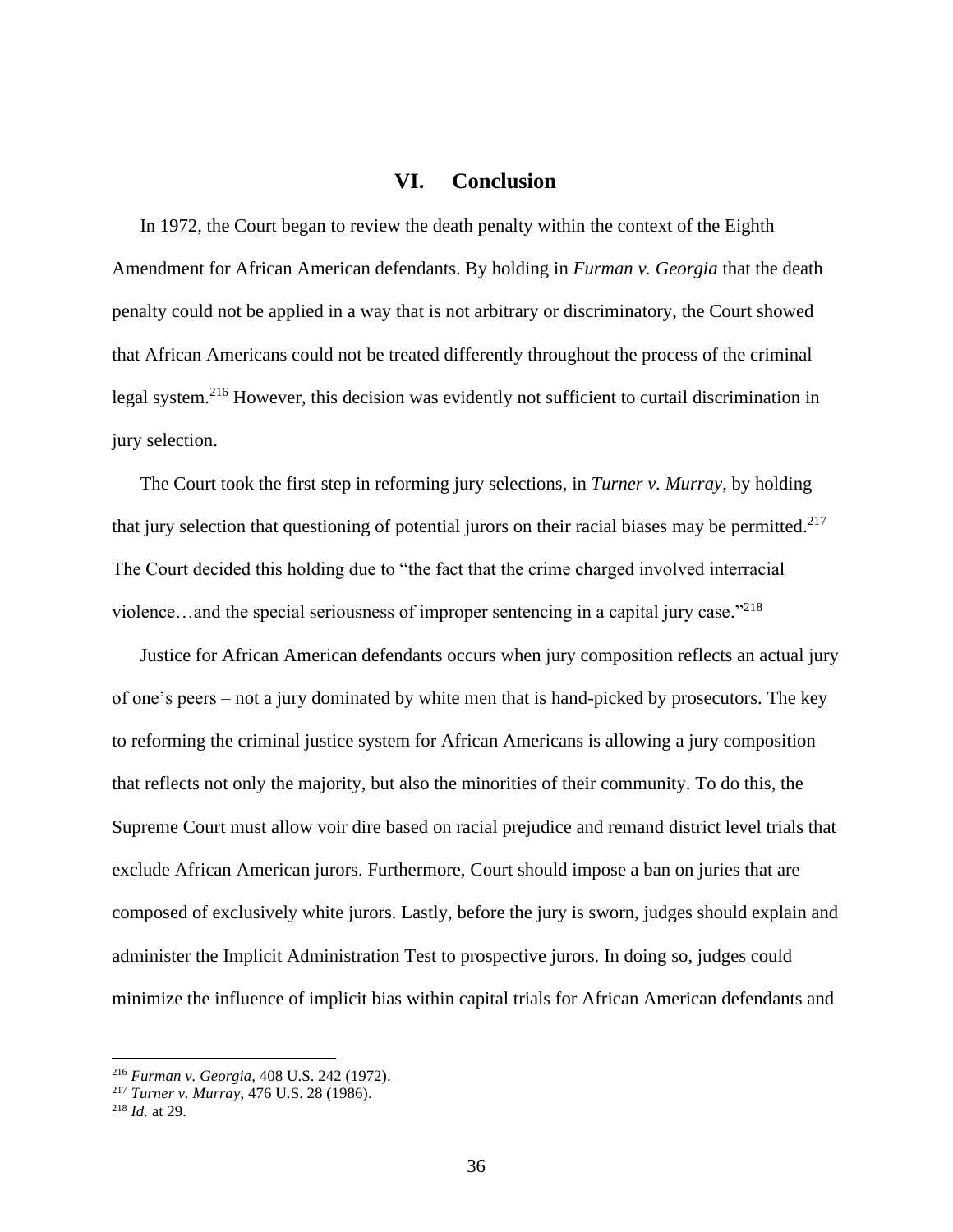allow these defendants a fairer trial. When the courts mandate these solutions in capital trials, our legal system will be one step closer to ending the disproportionate discrimination against African American defendants.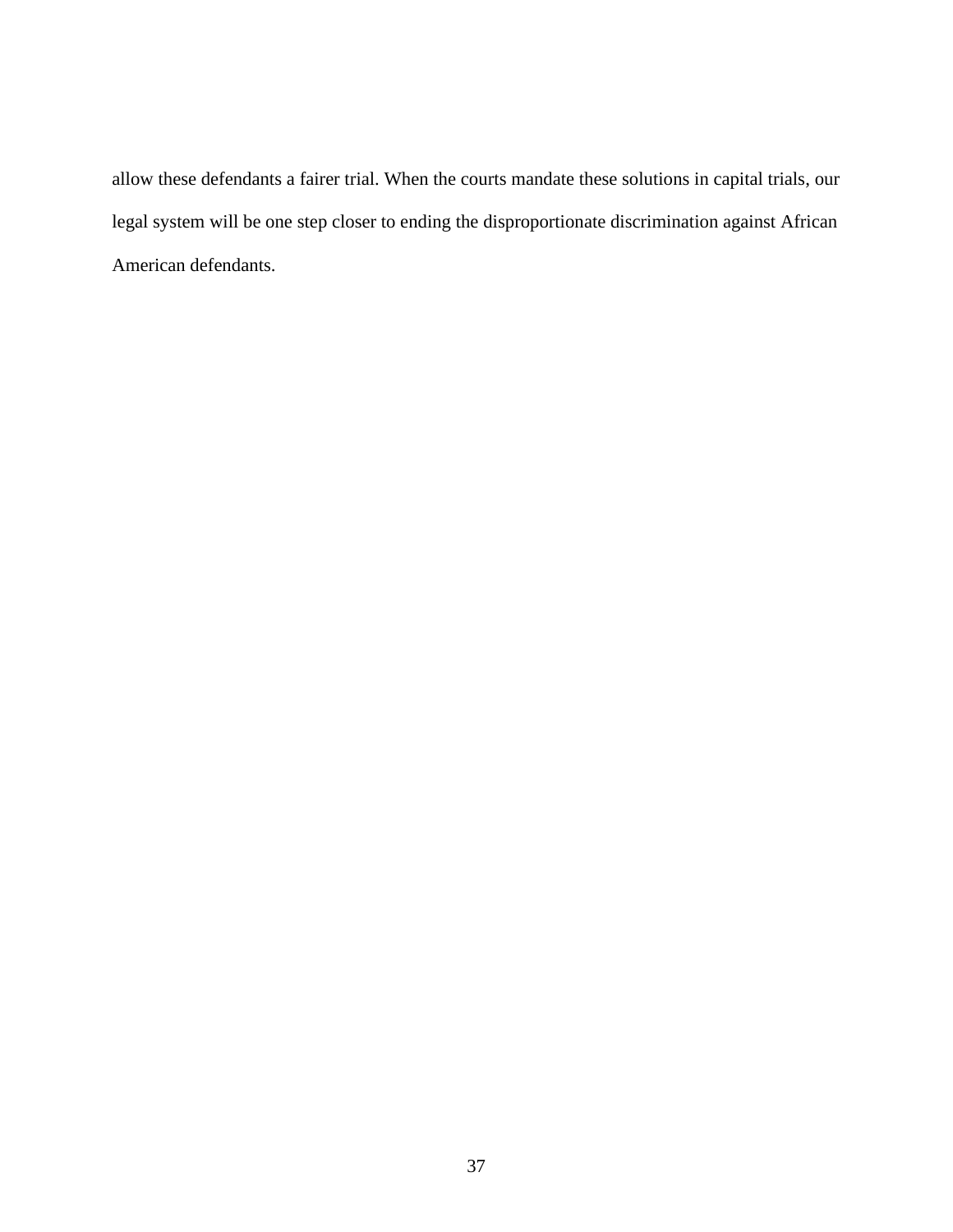# **VII. Bibliography**

<span id="page-38-0"></span>About Us, PROJECT IMPLICIT (2011), https://www.projectimplicit.net/about.html.

*Batson v. Kentucky*, 476 U.S. 79 (1986).

Charrow, Charrow, *Making Legal Language Understandable: A Psycholinguistic Study of* 

*Jury Instructions*, 79 COLUMBIA LAW REVIEW 1306-1374 (1979).

David M. Flores, *Mechanisms of Moral Disengagement in Capital Juror Decision Making:* 

*An Empirical Examination* 55 (May 2010).

Denis Chimaeze E. Ugwuebu, *Racial and Evidential Factors in Juror Attribution of Legal* 

*Responsibility*, 15 JOURNAL OF EXPERIMENTAL SOCIAL PSYCHOLOGY 133 (1979).

*Executions by Race and Race of Victim*, DEATH PENALTY INFORMATION CENTER 1 (2019).

*Flowers v. Mississippi*, 139 S. Ct. 2228 (2019).

*Furman v. Georgia*, 408 U.S. 238 (1972).

Jack Glaser, Karin D. Martin, Kimberly B. Kahn, *Possibility of Death Sentence has* 

*Divergent Effect on Verdicts for Black and White Defendants* 39 LAW AND HUMAN BEHAVIOR 539 (2015).

Jeffrey Abramson, *We, the Jury* 100 (1994).

Jefferson E. Holcomb, Marian R. Williams, Stephen Demuth, *White female Victims and Death Penalty Disparity Research*, 21 JUSTICE QUARTERLY 876 (2004).

Judge Mark W. Bennett, *Unraveling the Gordian Knot of Implicit Bias in Jury Selection: The Problems of Judge-Dominated Voir Dire, the Failed Promise of Batson, and Proposed Solutions*, 4 HARVARD LAW & POLICY REVIEW (2010).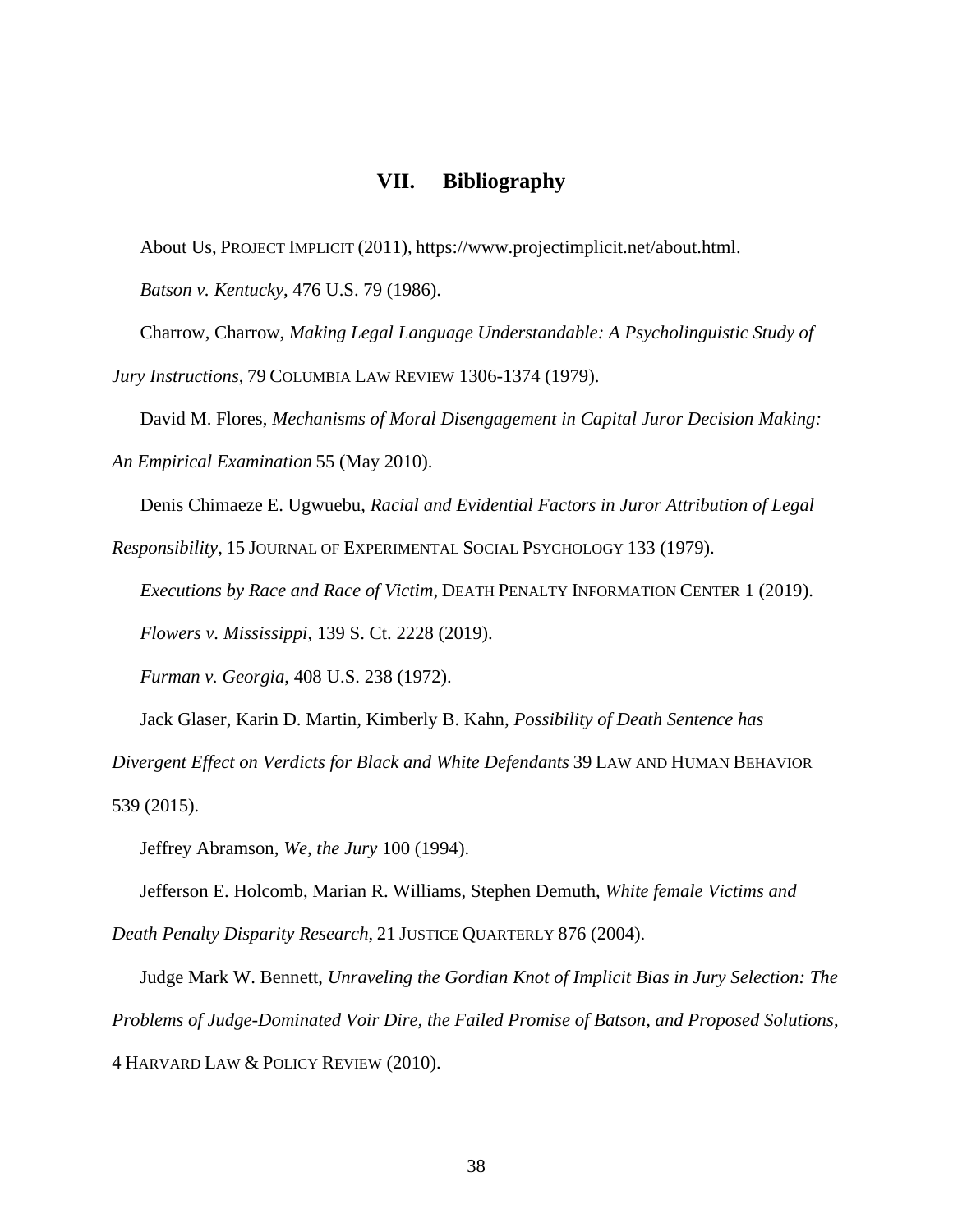Judge Robert M. Dow Jr., Eric Andrews, Laverne Morris, *Selecting a Jury can be Complicated During Divisive Political Times* 1 (June 2018).

Katheryn Russell-Brown, *The Academic Swoon Over Implicit Racial Bias*, 15 DU BOIS REVIEW 185 (2018).

Laura T. Sweeney, Craig Haney, *The Influence of Race on Sentencing: A Meta-Analytical Review of Experimental Studies*, 10 BEHAVIORAL SCIENCES AND THE LAW 173 (1992).

Lyn Suzanne Entzeroth, *The End of the Beginning: The Politics of Death and the American* 

*Death Penalty Regime in the Twenty-First Century*, 90 OREGON LAW REVIEW 797 (2012). *NAACP Death Penalty Fact* (2017).

Netta Shaked-Schroer, M.A., Mark Costanzo, Ph. D., Amy Marcus-Newhall, Ph.D.,

*Reducing Racial Bias in the Penalty Phase of Capital Trials*, 26 BEHAVIORAL SCIENCE LAW 603 (2008).

*Patton v. United States*, 281 U.S. 308 (1930).

Peter J. Henning, *Prosecutorial Misconduct and Constitutional Remedies*, 77 WASHINGTON

UNIVERSITY LAW QUARTERLY 713 (1999).

*Purkett v. Elem*, 514 U.S. 765 (1995).

*Racial Demographics*, DEATH PENALTY INFORMATION CENTER 1 (2019).

*Ristaino v. Ross*, 424 U.S. 589 (1976).

*Rosalez-Lopez*, 451 U.S. 182, 1 (1981).

Samuel R. Sommers, *Race and the Decision Making of Juries*, 12 LEGAL CRIMINAL

PSYCHOLOGY 171 (2007).

*Sparf v. United States*, 156 U.S. 51 (1985).